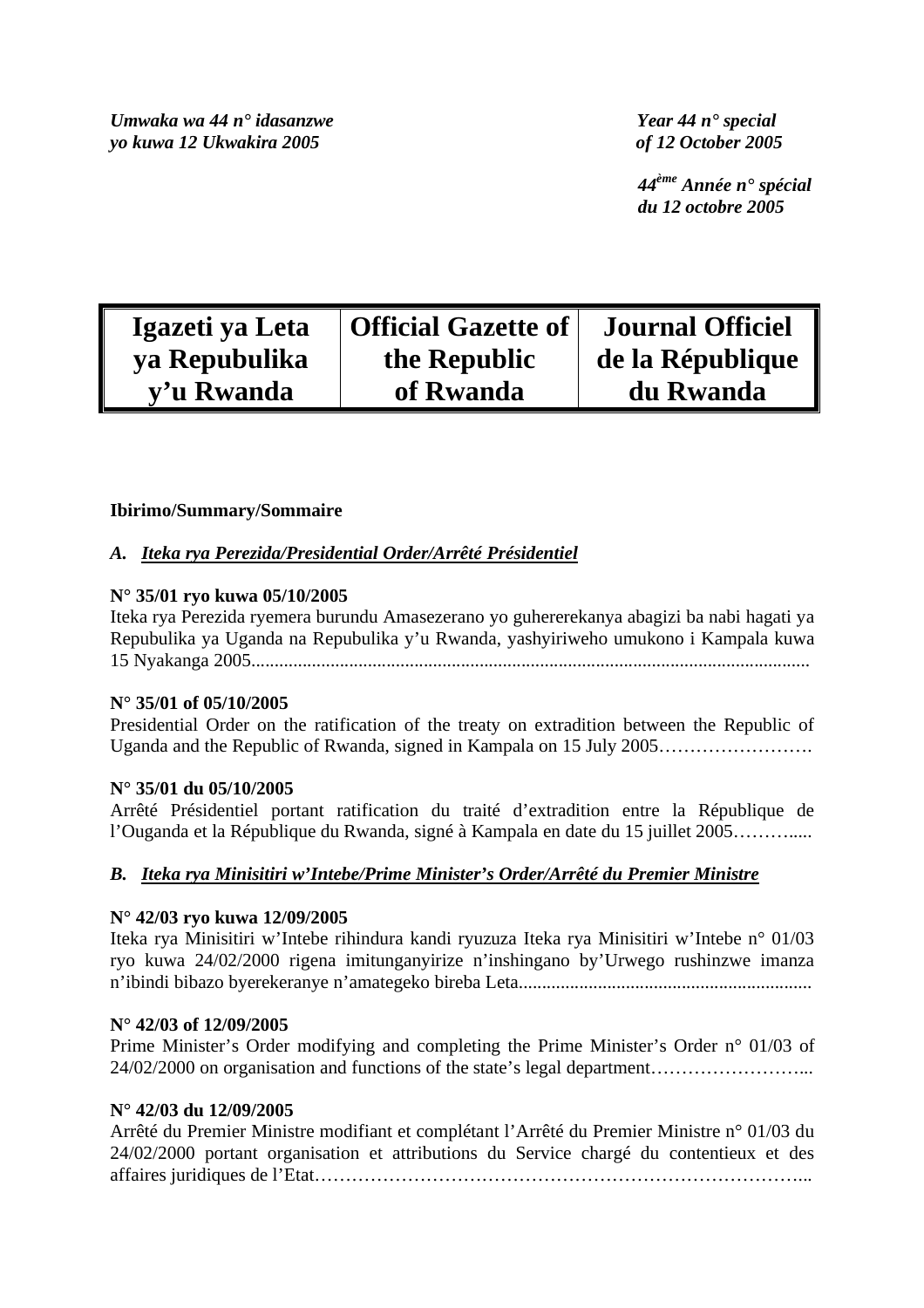# *C. Amateka ya Minisitiri/Ministerial Orders/Arrêtés Ministériels*

| N° 131/11 ryo kuwa 25/10/2004                                                     |
|-----------------------------------------------------------------------------------|
| N° 001/15.00/2005/Coop ryo ku wa 13/04/2005                                       |
| Iteka rya Minisitiri riha ubuzimagatozi Koperative yo Kuzigama no Kugurizanya     |
|                                                                                   |
| N° 59/11 ryo kuwa 10/06/2005                                                      |
| Iteka rya Minisitiri ryemera ihindurwa ry'amategeko agenga umuryango Uharanira    |
|                                                                                   |
|                                                                                   |
| N° 131/11 du 25/10/2004                                                           |
|                                                                                   |
| $N^{\circ}$ 59/11 du 10/06/2005                                                   |
| Arrêté Ministériel portant approbation des modifications apportées aux statuts de |
|                                                                                   |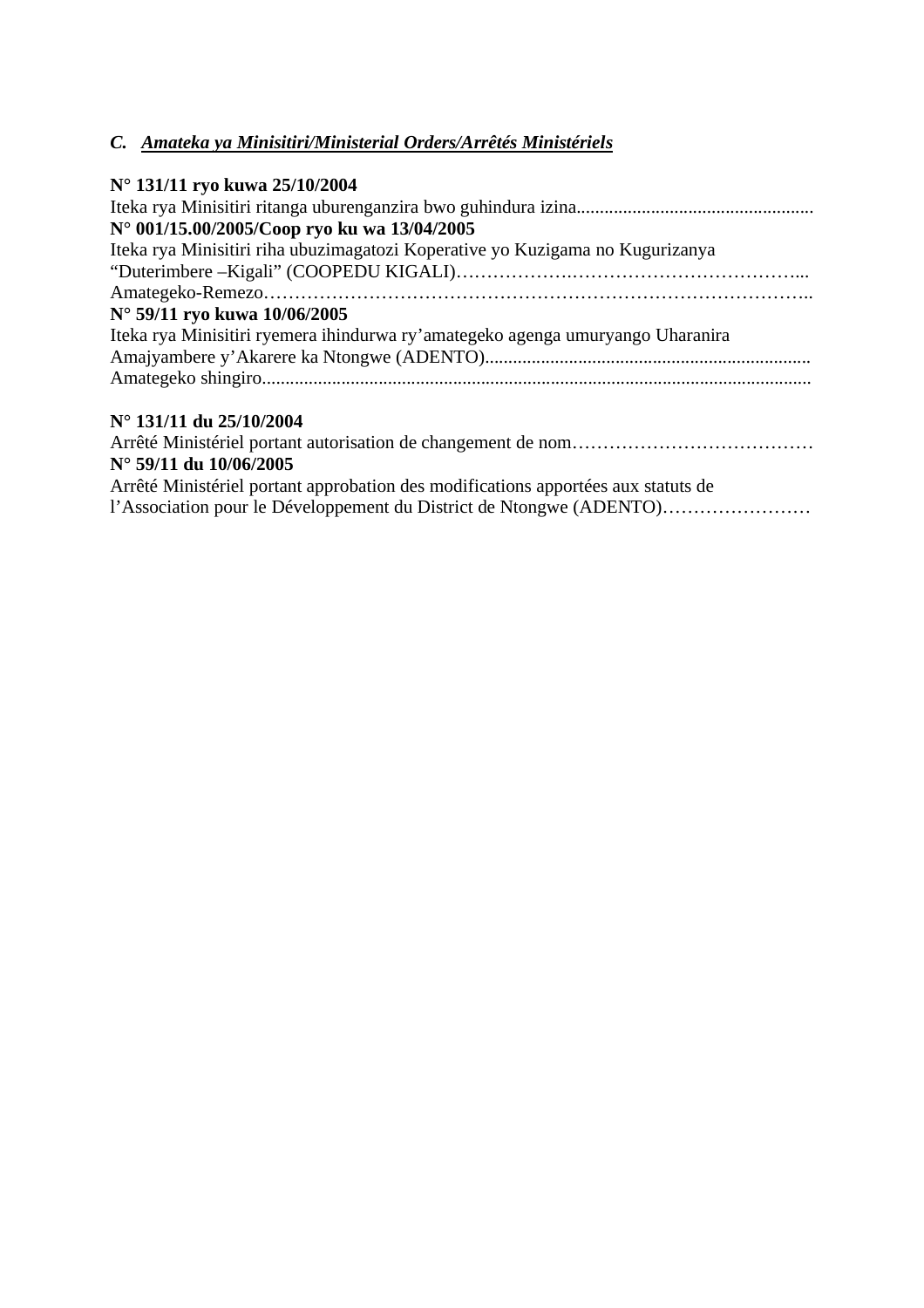## **ITEKA RYA PEREZIDA N° 35/01 RYO KUWA 05/10/2005 RYEMERA BURUNDU AMASEZERANO YO GUHEREREKANYA ABAGIZI BA NABI HAGATI YA REPUBULIKA YA UGANDA NA REPUBULIKA Y'U RWANDA, YASHYIRIWEHO UMUKONO I KAMPALA KU WA 15 NYAKANGA 2005**

#### **Twebwe, KAGAME Paul,**

Perezida wa Repubulika,

Dushingiye ku Itegeko Nshinga rya Repubulika y'u Rwanda ryo ku wa 4 Kamena 2003, nk'uko ryavuguruwe kugeza ubu, cyane cyane mu ngingo zaryo iya 98 (3); iya 121 (1); iya 189 n'iya 201;

Tumaze kubona Amasezerano yo guhererekanya abagizi ba nabi hagati ya Repubulika ya Uganda na Repubulika y'u Rwanda, yashyiriweho umukono i Kampala ku wa 15 Nyakanga 2005;

Tubisabwe na Minisitiri w'Ububanyi n'Amahanga n'Ubutwererane;

Inama y'Abaminisitiri yateranye ku wa 05/10/2005 imaze kubisuzuma no kubyemeza;

## **TWATEGETSE KANDI DUTEGETSE:**

#### **Ingingo ya mbere:**

Amasezerano yo guhererekanya abagizi ba nabi hagati ya Repubulika ya Uganda na Repubulika y'u Rwanda, yashyiriweho umukono i Kampala kuwa 15 Nyakanga 2005, yemejwe burundu kandi atangiye gukurikizwa uko yakabaye.

#### **Ingingo ya 2:**

Minisitiri w'Ubutabera na Minisitiri w'Ububanyi n'Amahanga n'Ubutwererane basabwe kubahiriza iri teka.

## **Ingingo ya 3:**

Andi mateka abanziriza iri kandi anyuranye naryo avanyweho.

#### **Ingingo ya 4:**

Iri teka ritangira gukurikizwa ku munsi ryatangarijweho mu Igazeti ya Leta ya Repubulika y'u Rwanda.

Kigali, ku wa 05/10/2005

Perezida wa Repubulika **KAGAME Paul (sé)** 

Minisitiri w'Intebe **MAKUZA Bernard (sé)** 

Minisitiri w'Ububanyi n'Amahanga n'Ubutwererane **Dr MURIGANDE Charles (sé)** 

> Minisitiri w'Ubutabera **MUKABAGWIZA Edda (sé)**

#### **Bibonywe kandi bishyizweho Ikirango cya Repubulika :**

Minisitiri w'Ubutabera **MUKABAGWIZA Edda**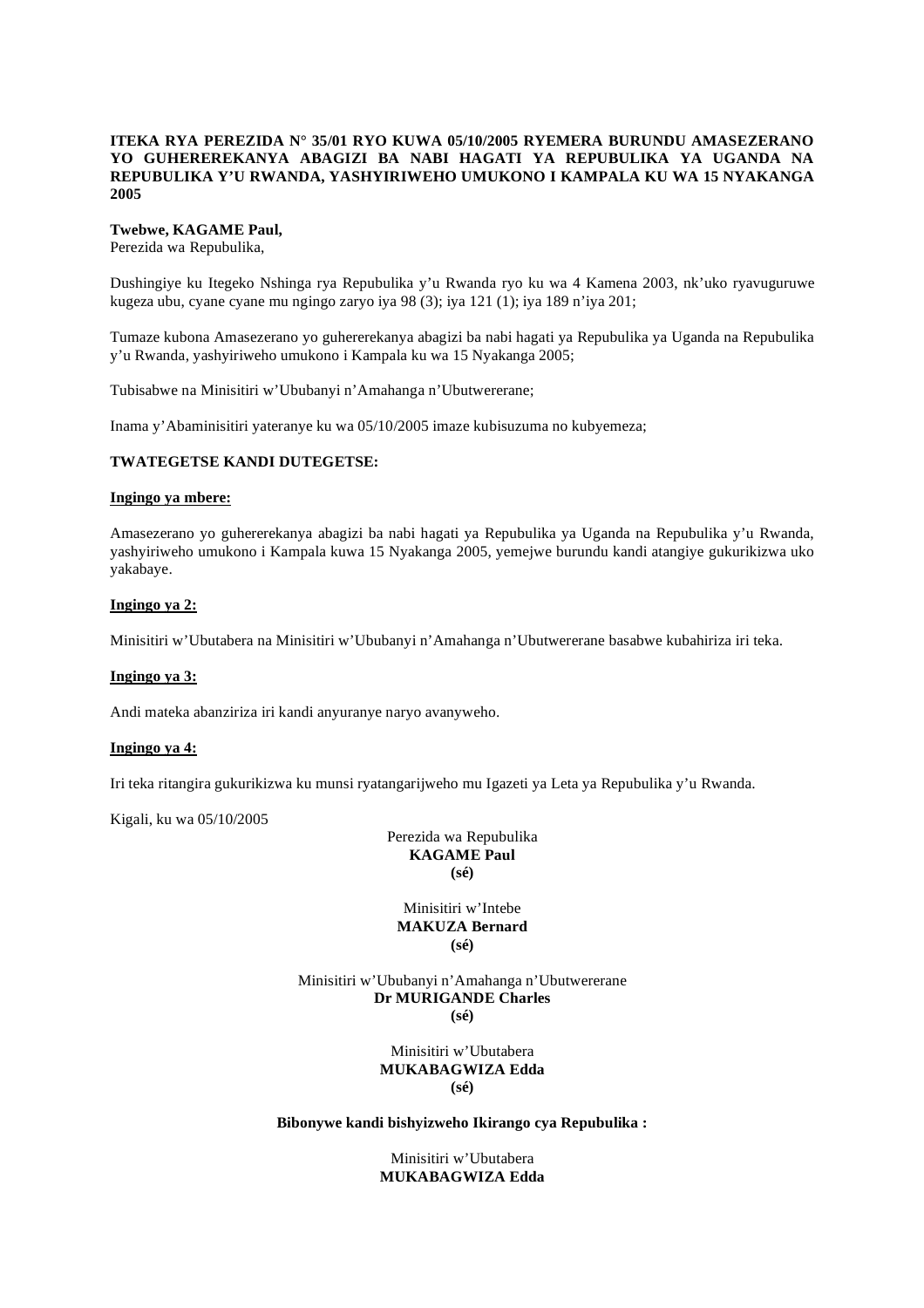#### **(sé)**

## **PRESIDENTIAL ORDER N° 35/01 OF 05/10/2005 ON THE RATIFICATION OF THE TREATY ON EXTRADITION BETWEEN THE REPUBLIC OF UGANDA AND THE REPUBLIC OF RWANDA, SIGNED IN KAMPALA ON 15 JULY 2005**

#### **We, KAGAME Paul,**

President of the Republic,

Given the Constitution of the Republic of Rwanda, as amended to date, especially in its articles 98 paragraph 3, 112 paragraph 1, 189 and 201;

Given the treaty on extradition between the Republic of Uganda and the Republic of Rwanda, signed in Kampala on 15 July 2005;

On proposal by the Minister of Foreign Affairs and Cooperation;

After consideration and approval by Cabinet, meeting in its session of 05/10/2005;

#### **HAVE ORDERED AND HEREBY ORDER:**

#### **Article One:**

The treaty on extradition between the Republic of Uganda and the Republic of Rwanda, signed in Kampala on 15 July 2005, is hereby ratified and becomes fully effective.

#### **Article 2:**

The Minister of Justice and the Minister of Foreign Affairs and Cooperation are entrusted with the implementation of this Order.

## **Article 3:**

All the prevision contrary to this Order are hereby repealed.

#### **Article 4:**

This Order shall come into force on the date of its publication in the Official Gazette of the Republic of Rwanda.

Kigali, on 05/10/2005

The President of the Republic **KAGAME Paul (sé)** 

## The Prime Minister **MAKUZA Bernard (sé)**

The Minister of Foreign Affairs and Cooperation **Dr MURIGANDE Charles (sé)** 

> The Minister of Justice **MUKABAGWIZA Edda (sé)**

#### **Seen and sealed with the Seal of the Republic:**

The Minister of Justice **MUKABAGWIZA Edda**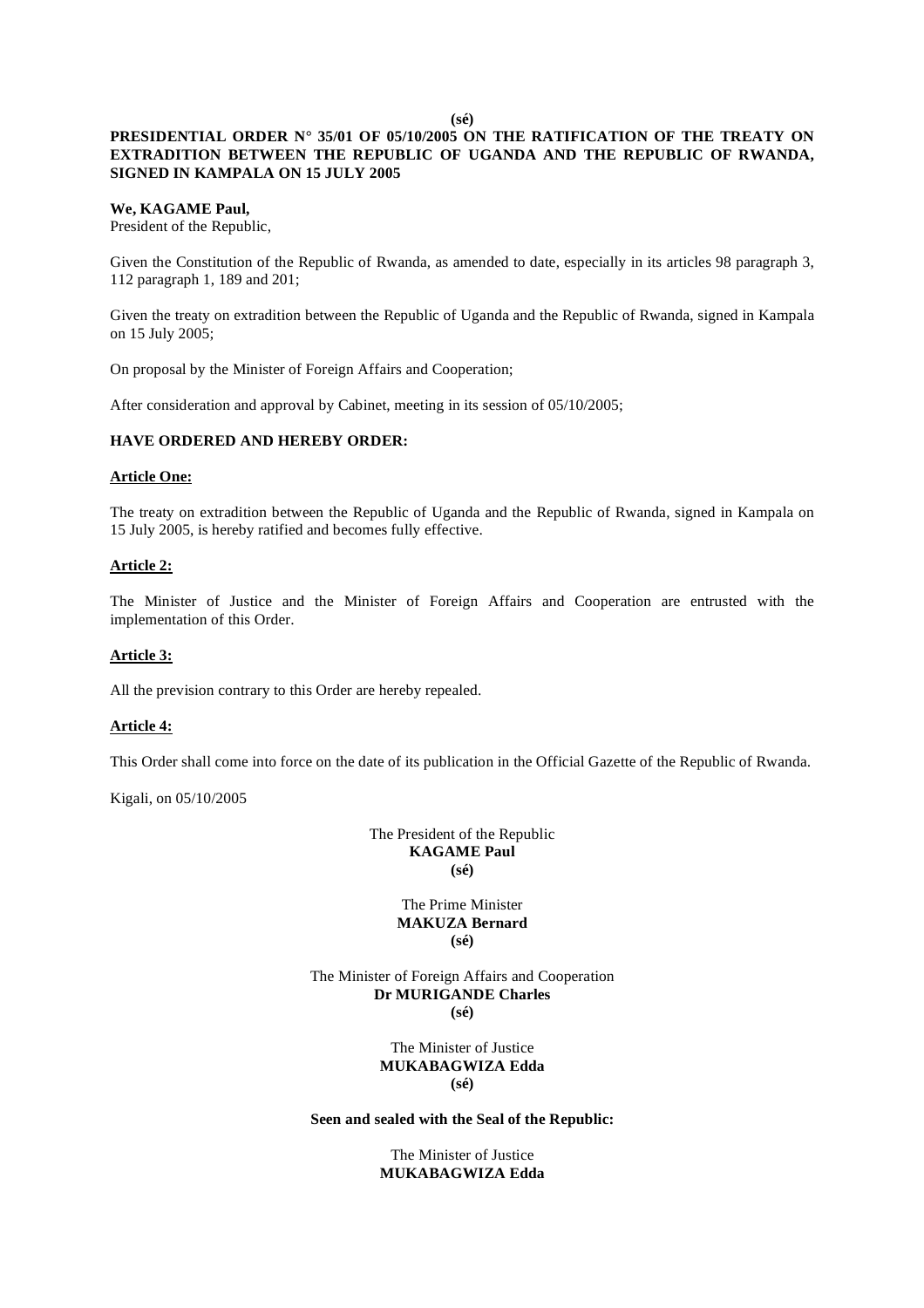**(sé)** 

## **ARRETE PRESIDENTIEL N° 35/01 DU 05/10/2005 PORTANT RATIFICATION DU TRAITE D'EXTRADITION ENTRE LA REPUBLIQUE DE L'UGANDA ET LA REPUBLIQUE DU RWANDA, SIGNE A KAMPALA EN DATE DU 15 JUILLET 2005**

#### **Nous, KAGAME Paul,**

Président de la République,

Vu la Constitution de la République du Rwanda du 04 juin 2003, telle que révisée à ce jour, spécialement en ses articles 98 alinéa 3, 112 alinéa 1, 189 et 201 ;

Considérant le traité d'extradition entre la République de l'Uganda et la République du Rwanda, signé à Kampala en date 05/07/2005 ;

Sur proposition du Ministre des Affaires Etrangères et de la Coopération ;

Après examen et adoption par le Conseil des Ministres en sa séance du 05/10/2005 ;

## **AVONS ARRETE ET ARRETONS :**

#### **Article premier :**

Le traité d'extradition entre la République de l'Uganda et la République du Rwanda, signé à Kampala en date du 15 juillet 2005, est ratifié et son plein et entier effet.

## **Article 2 :**

Le Ministre de la Justice et le Ministre des Affaires Etrangères et de la Coopération sont chargés de l'exécution du présent arrêté.

#### **Article 3 :**

Toutes les dispositions antérieures contraires au présent arrêté sont abrogées.

#### **Article 4 :**

Le présent arrêté entre en vigueur le jour de sa publication au Journal Officiel de la République du Rwanda.

Kigali, le 05/10/2005

Le Président de la République **KAGAME Paul (sé)** 

## Le Premier Ministre **MAKUZA Bernard (sé)**

Le Ministre des Affaires Etrangères et de la Coopération **Dr MURIGANDE Charles (sé)** 

> Le Ministre de la Justice **MUKABAGWIZA Edda (sé)**

## **Vu et scellé du Sceau de la République :**

Le Ministre de la Justice **MUKABAGWIZA Edda**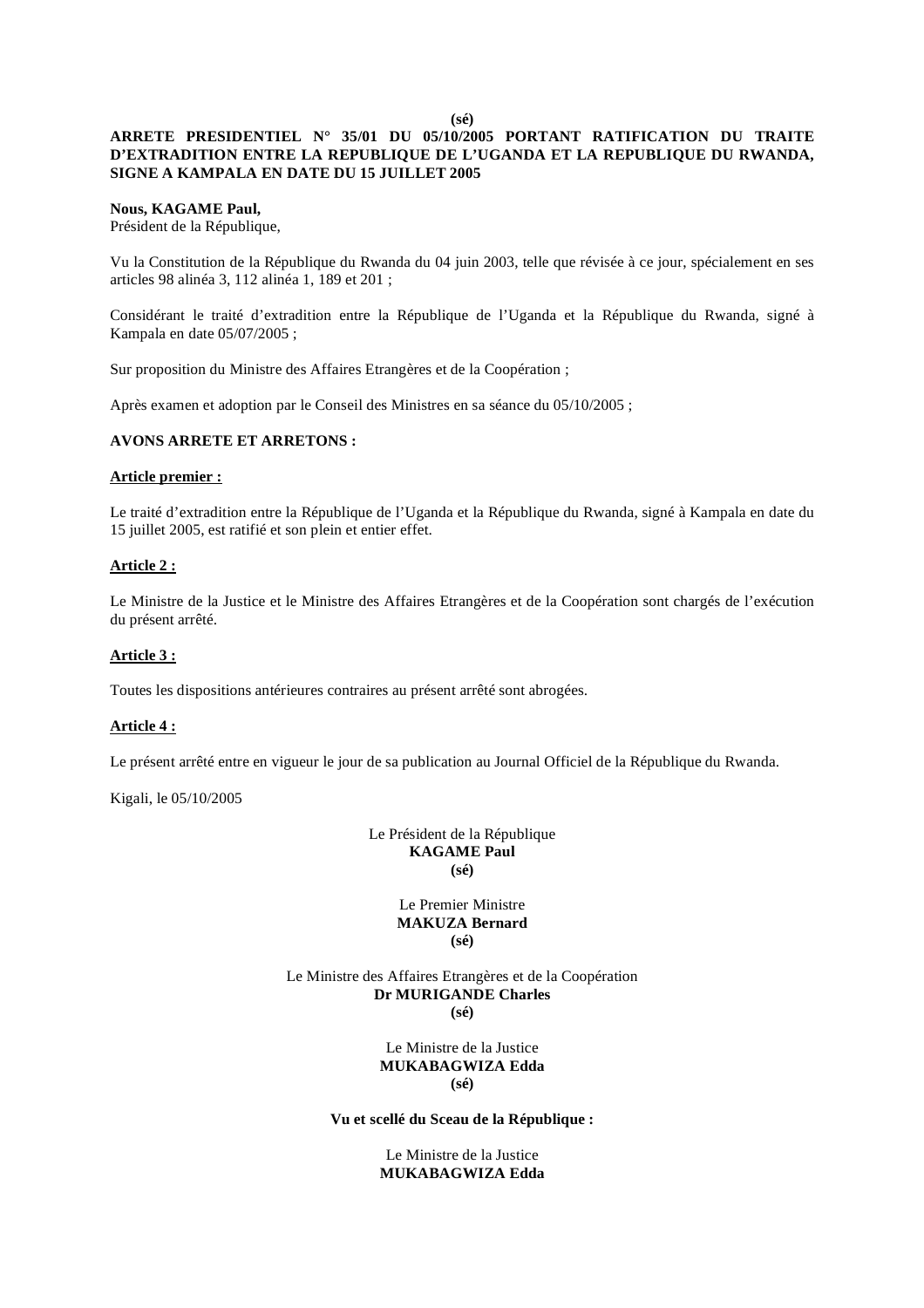**(sé)** 

## **ITEKA RYA MINISITIRI W'INTEBE N° 42/03 RYO KUWA 12/09/2005 RIHINDURA KANDI RYUZUZA ITEKA RYA MINISITIRI W'INTEBE N° 01/03 RYO KUWA 24/02/2000 RIGENA IMITUNGANYIRIZE N'INSHINGANO BY'URWEGO RUSHINZWE IMANZA N'IBINDI BIBAZO BYEREKERANYE N'AMATEGEKO BIREBA LETA**

#### **Minisitiri w'Intebe,**

Dushingiye ku Itegeko Nshinga rya Repubulika y'u Rwanda ryo ku wa 04 Kamena 2003, nk'uko ryavuguruwe kugeza ubu, cyane cyane mu ngingo zaryo iya 118 mu gika cya mbere, 10°g, iya 119, iya 121 igika cya 2 n'iya 201 ;

Dushingiye ku Itegeko n° 15/99 ryo ku wa 15 Kanama 1999 rihindura kandi ryuzuza Itegeko n° 03/97 ryo kuwa 19 Werurwe 1997 rishyiraho Urugaga Rw'Abavoka mu Rwanda cyane cyane mu ngingo yayo ya 2 ;

Dusubiye ku Iteka rya Minisitiri w'Intebe rigena Imitunganyirize n'Inshingano by'Urwego rushinzwe imanza n'ibindi bibazo byerekeranye n'amategeko bireba Leta, cyane cyane mu ngingo zaryo ya mbere, iya 2, iya 4 n'iya 5 ;

Bisabwe na Minisitiri w'Ubutabera ;

Inama y'Abaminisitiri yateranye kuwa 07 Nzeri 20005 imaze kurisuzuma no kuryemeza ;

#### **ATEGETSE :**

#### **Ingingo ya mbere :**

Ingingo ya mbere y'Iteka rya Minisitiri w'Intebe n° 01/03 ryo kuwa 24/02/2000 rigena imitunganyirize n'inshingano by'Urwego rushinzwe imanza n'ibindi bibazo byerekeranye n'amategeko bireba Leta ihinduwe kandi yujujwe itya:

"Hashyizweho muri Minisiteri ifite Ubutabera mu nshingano zayo, Urwego rutegekwa na Minisitiri rushinzwe imanza n'ibindi bibazo byerekeranye n'amategeko bireba Leta.

*Urwo rwego ruyoborwa kandi imirimo yarwo igahuzwa n'Intumwa Nkuru ya Leta ishyirwaho n'Iteka rya Minisitiri w'Intebe.* 

*Intumwa Nkuru ya Leta yunganirwa mu mirimo n'intumwa Nkuru ya Leta Yungirije ishyirwaho n'Iteka rya Minisitiri w'Intebe.* 

#### **Ingingo ya 2:**

Ingingo ya 2 y'Iteka rya Minisitiri w'Intebe n° 01/03 ryo kuwa 24/02/2000 rigena imitunganyirize n'inshingano by'Urwego rushinzwe imanza n'ibindi bibazo byerekeranye n'amategeko bireba Leta ihinduwe kandi yujujwe itya:

*"Intumwa Nkuru ya Leta n'Intumwa Nkuru ya Leta Yungirije zigomba kuba zifite byibuze impamyabumenyi ihanitse mu mategeko yemewe mu Rwanda cyangwa yemeweho uburinganire, kandi zifite n'uburambe ku kazi butari munsi y'imyaka 5 mu mirimo yerekeye iby'amategeko."* 

#### **Ingingo ya 3:**

Ingingo ya 4 y'Iteka rya Minisitiri w'Intebe n° 01/03 ryo kuwa 24/02/2000 rigena imitunganyirize n'inshingano by'Urwego rushinzwe imanza n'ibindi bibazo byerekeranye n'amategeko bireba Leta ihinduwe kandi yujujwe itya:

*"Buri gice gihabwa Intumwa ya Leta ikiyobora ishyirwaho hakurikijwe amategeko asanzwe kandi itegekwa n'Intumwa Nkuru ya Leta. Igomba kuba ifite byibuze impamyabumenyi ihanitse mu mategeko yemewe mu Rwanda cyangwa yemeweho uburinganire n'uburambe ku kazi butari munsi y'imyaka itatu mu mirimo yerekeye iby'amategeko.*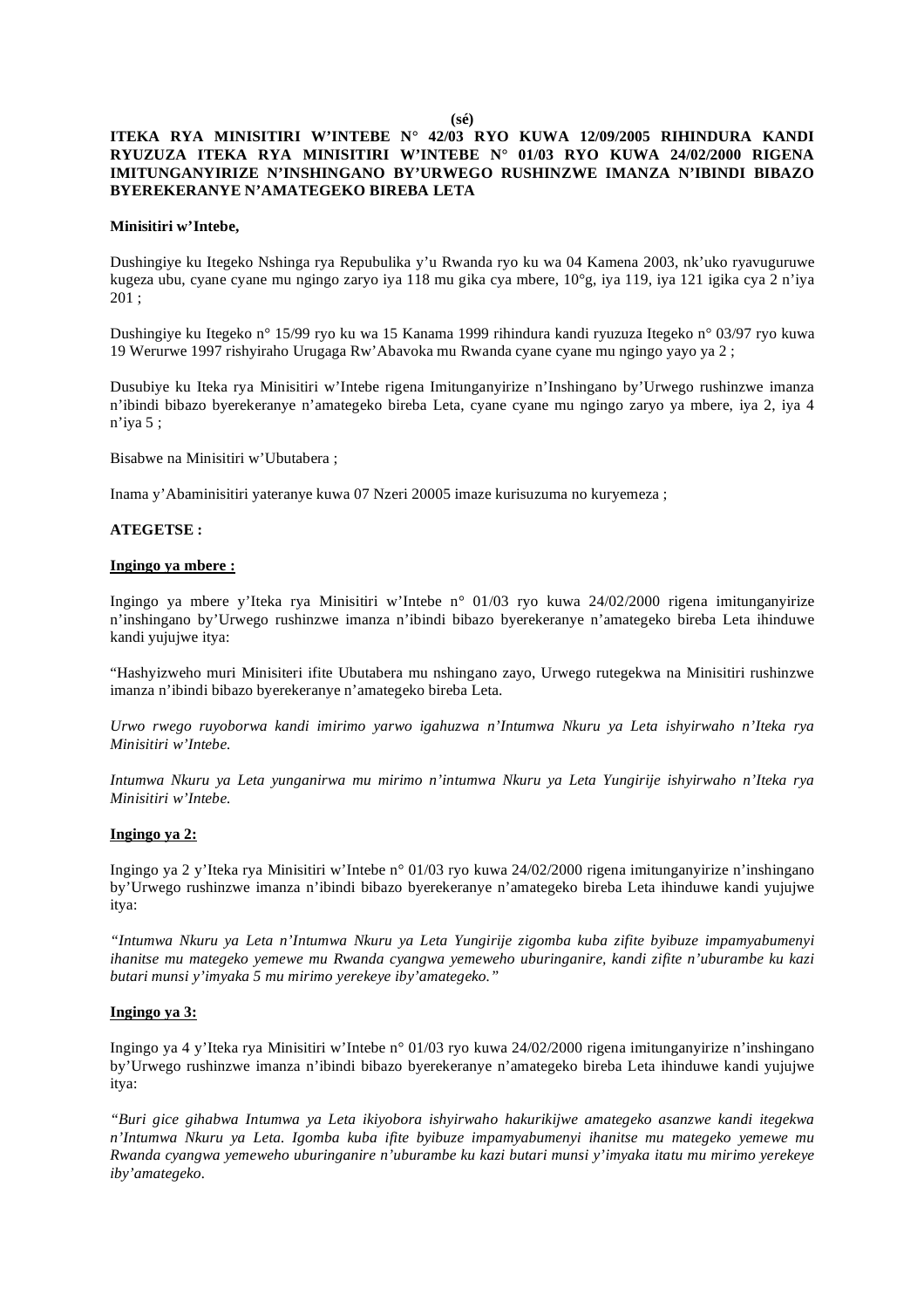*Izindi Ntumwa za Leta zikenewe muri uru rwego ziba zifite byibuze impamyabumenyi ihanitse mu mategeko yemewe mu Rwanda cyangwa yemeweho uburinganire".* 

#### **Ingingo ya 4:**

Ingingo ya 5 y'Iteka rya Minisitiri w'Intebe n° 01/03 ryo kuwa 24/02/2000 rigena imitunganyirize n'inshingano by'Urwego rushinzwe imanza n'ibindi bibazo byerekeranye n'amategeko bireba Leta ihinduwe kandi yujujwe itya:

*"Abakozi b'Urwego rushinzwe imanza n'ibindi bibazo byerekeranye n'amategeko bireba Leta bagengwa n'amategeko agenga abakozi bo mu Butegetsi Bwite bwa Leta. Batoranywa kandi bahabwa akazi hakurikijwe amategeko asanzwe.* 

*Iteka rya Perezida rigena umushahara n'ibindi bigenerwa Intumwa Nkuru ya Leta, Intumwa Nkuru Yungirije, Intumwa za Leta n'abandi bakozi b'Urwego rushinzwe imanza n'ibindi bibazo byerekeranye n'amategeko bireba Leta".* 

## **Ingingo ya 5:**

Ingingo zose z'amateka yabanjirije iri kandi anyuranye naryo zivanyweho;

#### **Ingingo ya 6:**

Iri teka ritangira gukurikizwa umunsi ritangarijweho mu Igazeti ya Leta ya Repubulika y'u Rwanda. Agaciro karyo gahera ku itariki ya 07 Nzeri 2005.

Bikorewe i Kigali, tariki ya 12/09/2005

Minisitiri w'Intebe **MUAKUZA Bernard (sé)** 

Minisitiri w'Imari n'Igenamigambi **Prof. NSHUTI Manasseh (sé)** 

> Minisitiri w'Ubutabera **MUKABAGWIZA Edda (sé)**

Minisitiri w'Abakozi ba Leta, Amahugurwa n'Umurimo **BUMAYA André Habib (sé)** 

#### **Bibonywe kandi bishyizweho Ikirango cya Repubulika :**

Minisitiri w'Ubutabera **MUKABAGWIZA Edda (sé)**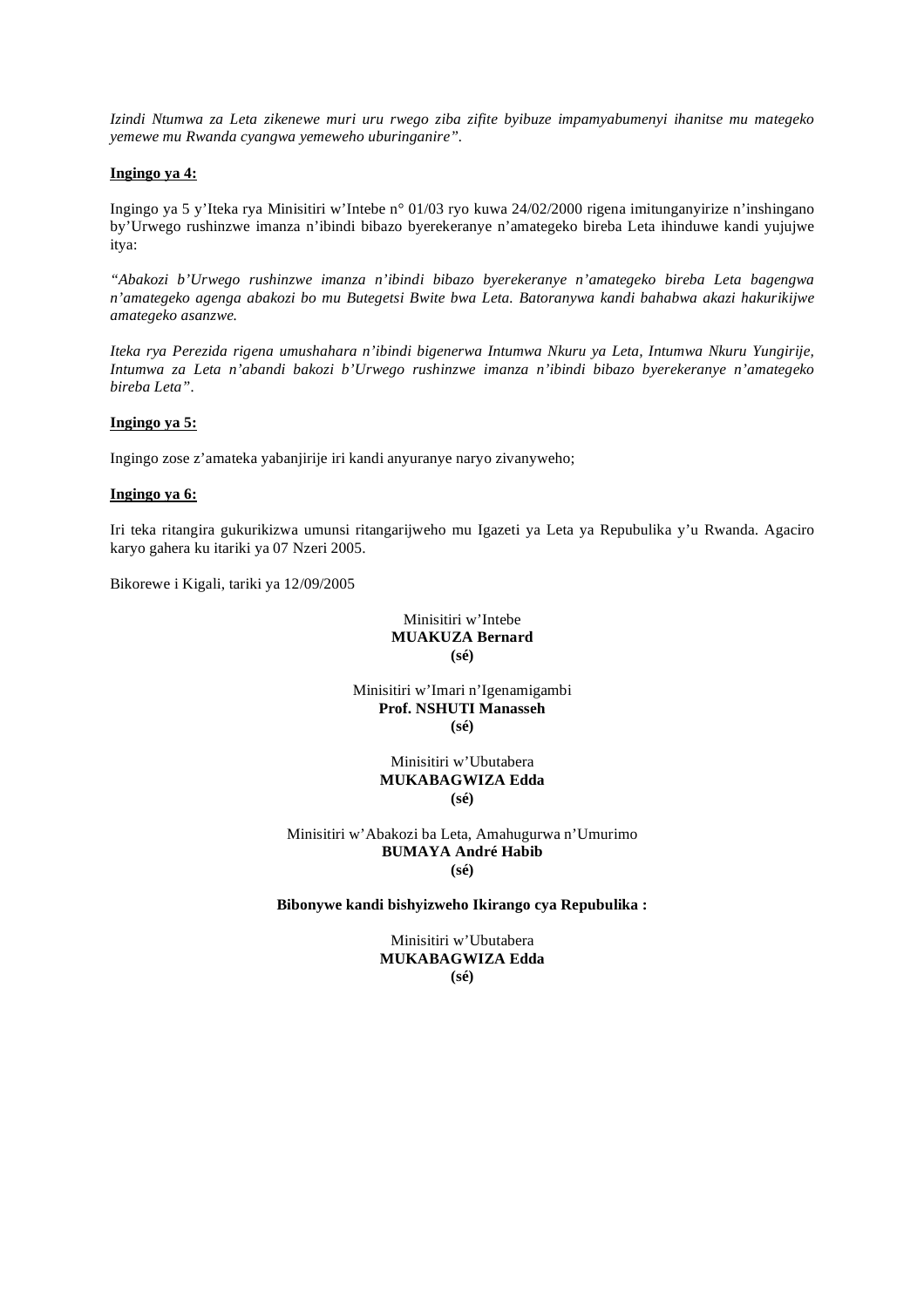## **PRIME MINISTER'S ORDER N° 42/03 OF 12/09/2005 MODIFYING AND COMPLETING THE PRIME MINISTER'S ORDER N° 01/03 OF 24/02/2000 ON ORGANISATION AND FUNCTIONS OF THE STATE'S LEGAL DEPARTMENT**

## **The Prime Minister,**

Given the Constitution of the Republic of Rwanda of 4 June 2003, as amended to date, especially in its articles 118-10°g, 119, 121 paragraph 2 and 201;

Given the Law n° 15/99 of August 15, 1999 modifying and completing the law n° 03/97 of March 19, 1997 setting up Bar in Rwanda in article 2;

Review the Prime Minister's Order on Organisation and Functions of the State's Legal Department especially in its articles one, 2, 4 and 5;

On proposal by the Minister of Justice;

After consideration and approval by Cabinet, in its session of  $07<sup>th</sup>$  September 2005;

#### **HEREBY ORDERS:**

#### **Article One:**

The article one of the Prime Minister's Order n° 01/03 of 24/02/2000 on organisation and functions of the State's legal Department is modified and completed as follows:

*"A State Legal Department which is under the Minister's direct authority is hereby set up within the Ministry having Justice within its remit.* 

*The activities of the Service are leaded and coordinated by the General Proxy appointed in the Prime Minister's Order.* 

*The General Proxy is assisted in their attributions by a Deputy General Proxy appointed in the Prime Minister's Order."* 

#### **Article 2:**

The article 2 of the Prime Minister's Order n° 01/03 of 24/02/2000 on organisation and functions of the State's legal Department is modified and completed as follows:

*"The General Proxy and the Deputy General Proxy must be holding at least a recognised degree in law or a recognised equivalent and have at least a five years experience in practising law."* 

## **Article 3:**

The article 4 of the Prime Minister's Order n° 01/03 of 24/02/2000 on organisation and functions of the State's legal Department is modified and completed as follows:

*"Each section is supervised by an in-charge appointed in accordance to the legislation in force and is placed under the General Proxy's direct authority. He must be holding at least a recognised degree in law or recognised equivalent and have at least a three years experience in legal practice.* 

*Other staff must be holding at least a recognised degree in law or recognised equivalent."* 

#### **Article 4:**

The article 5 of the Prime Minister's Order n° 01/03 of 24/02/2000 on organisation and functions of the State's legal Department is modified and completed as follows: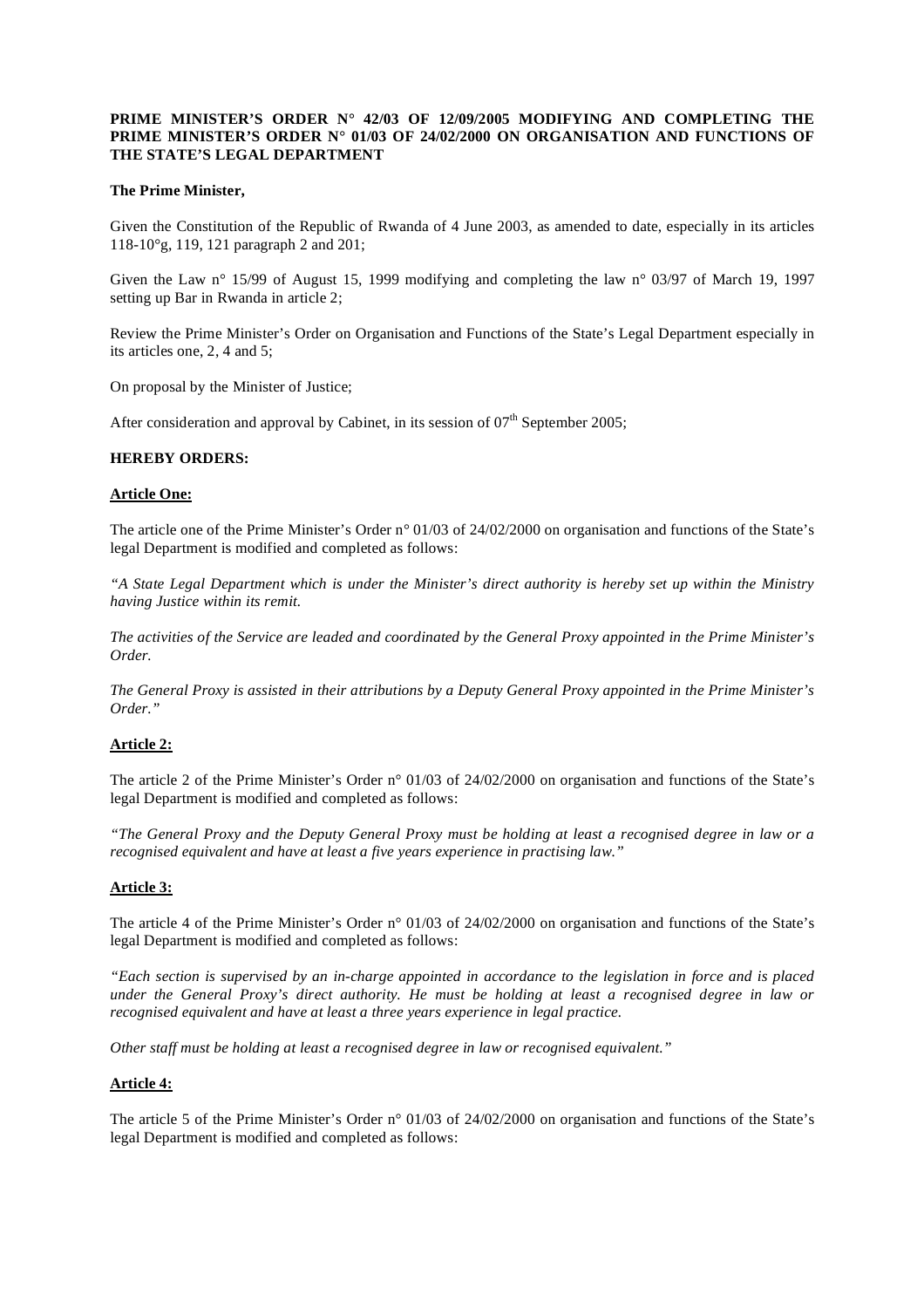*"The staff of the State's legal department is subject to statutes governing the Central Administration's civil servants. It is recuited and employed according to the legistration in force.* 

*The Presidential Order determine the salary and other advantage of the General Proxy, the Deputy General Proxy and other staff of the service of State's legal Department."* 

## **Article 5:**

All previous regulatory provisions contrary to this order are repealed.

## **Article 6:**

This order comes into force on the day of its publication in the Official Gazette of the Republic of Rwanda. It takes effect as of  $7<sup>th</sup>$  September 2005.

Kigali, on 12/09/2005

The Prime Minister **MAKUZA Bernard (sé)** 

The Minister of Finance and Economic Planning **Prof. NSHUTI Manasseh (sé)** 

### The Minister of Justice **MUKABAGWIZA Edda (sé)**

The Minister of Public Service, Skills Development and Labour **BUMAYA André Habib (sé)** 

## **Seen and sealed with the Seal of the Republic :**

The Minister of Justice **MUKABAGWIZA Edda (sé)**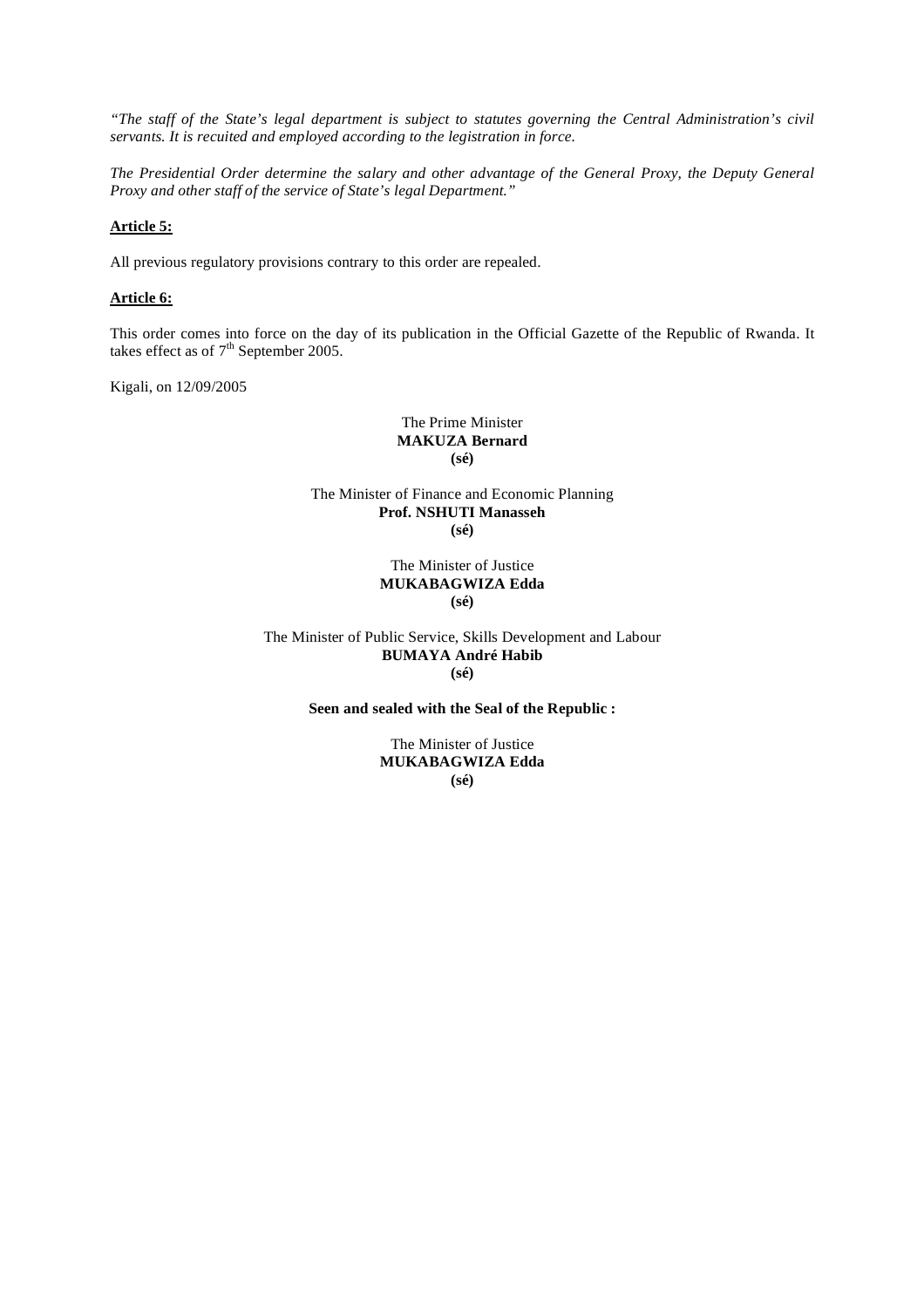## **ARRETE DU PREMIER MINISTRE N° 42/03 DU 12/09/2005 MODIFIANT ET COMPLETANT L'ARRETE DU PREMIER MINISTRE N° 01/03 DU 24/02/2000 PORTANT ORGANISATION ET ATTRIBUTIONS DU SERVICE CHARGE DU CONTENTIEUX ET DES AFFAIRES JURIDIQUES DE L'ETAT**

## **Le Premier Ministre,**

Vu la Constitution de la République du Rwanda du 04 juin 2003, telle que révisée à ce jour, spécialement en ses articles 118 alinéa premier-10°g, 119, 121 alinéa 2 et 201 ;

Vu la loi n° 15/99 du 15 août 1999 modifiant et complétant la loi n° 03/97 du 19 mars 1997 portant création du Barreau au Rwanda, spécialement en son article 2 ;

Revu l'Arrêté du Premier Ministre portant Organisation et attributions du Service chargé du contentieux et des affaires juridiques de l'Etat, spécialement en ses articles premier, 2, 4 et 5 ;

Sur proposition du Ministre de la Justice ;

Après examen et adoption par le Conseil des Ministres, en sa séance du 07 septembre 2005 ;

## **ARRETE :**

#### **Article premier :**

L'article premier de l'Arrêté du Premier Ministre n° 01/03 du 24/02/2000 portant organisation et attributions du Service chargé du Contentieux et des Affaires juridiques de l'Etat est modifié et complété comme suit :

*« Il est créé, au sein du Ministère ayant la Justice dans ses attributions et sous l'autorité directe du Ministre, un Service chargé du contentieux et des affaires juridiques de l'Etat.* 

*Les activités de ce Service sont dirigées et coordonnées par un Mandataire Général nommé par Arrêté du Premier Ministre.* 

*Le Mandataire Général est assisté dans ses attributions par le Mandataire Général Adjoint nommé par Arrêté du Premier Ministre. »* 

#### **Article 2 :**

L'article 2 de l'Arrêté du Premier Ministre n° 01/03 du 24/02/2000 portant organisation et attributions du Service chargé du Contentieux et des Affaires juridiques de l'Etat est modifié et complété comme suit :

*« Le Mandataire Général de l'Etat et le Mandataire Général Adjoint de l'Etat doivent être détenteur d'au moins un diplôme légal de licence en droit ou reconnu équivalent et avoir une expérience d'au moins cinq ans dans l'exercice du droit. »* 

#### **Article 3 :**

L'article 4 de l'Arrêté du Premier Ministre n° 01/03 du 24/02/2000 portant organisation et attributions du Service chargé du Contentieux et des Affaires juridiques de l'Etat est modifié et complété comme suit :

*« Chaque section est dirigée par un Mandataire de l'Etat nommé conformément à la législation en vigueur et est placé sous l'autorité directe du Mandataire Général. Il doit être détenteur d'au moins un diplôme légal de licence en droit ou reconnu équivalent et avoir une expérience d'au moins trois ans dans l'exercice du droit.* 

*Les autres mandataires de l'Etat de ce service doivent avoir un diplôme légal de licence en droit ou reconnu équivalent. »*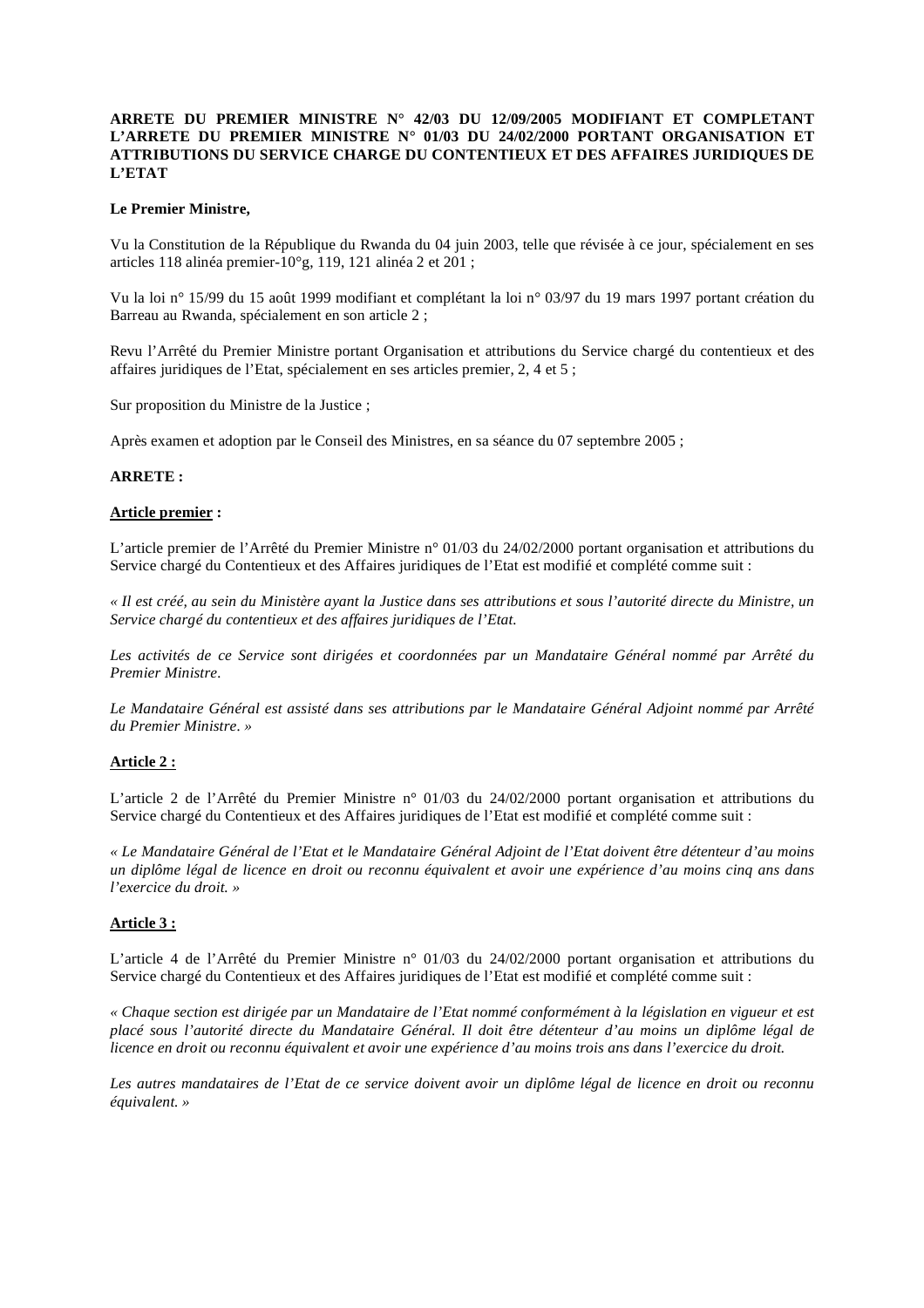## **Article 4 :**

L'article 5 de l'Arrêté du Premier Ministre n° 01/03 du 24/02/2000 portant organisation et attributions du Service chargé du Contentieux et des Affaires juridiques de l'Etat est modifié et complété comme suit :

*« Le Personnel du Service chargé du contentieux et des affaires juridiques de l'Etat est soumis au statut régissant les agents de l'Administration Centrale. Il est recruté et engagé conformément à la législation en vigueur.* 

*Un Arrêté Présidentiel détermine les salaires au autres avantages du Mandataire Général, du Mandataire Général Adjoint, des Mandataires de l'Etat et autres agents du Service chargé du contentieux et des affaires juridiques de l'Etat. »* 

## **Article 5 :**

Toutes les dispositions antérieures réglementaires contraires au présent arrêté sont abrogées.

## **Article 6 :**

Le présent arrêté entre en vigueur le jour de sa publication au Journal Officiel de la République du Rwanda. Il sort ses effets à partir du 07/09/2005.

Fait à Kigali, le 12/09/2005

### Le Premier Ministre **MAKUZA Bernard (sé)**

Le Ministre des Finances et de la Planification Economique **Prof. NSHUTI Manasseh (sé)** 

## Le Ministre de la Justice **MUKABAGWIZA Edda (sé)**

Le Ministre de la Fonction Publique, du Développement des Compétences et du Travail **BUMAYA André Habib (sé)** 

**Vu et scellé du Sceau de la République :** 

Le Ministre de la Justice **MUKABAGWIZA Edda (sé)**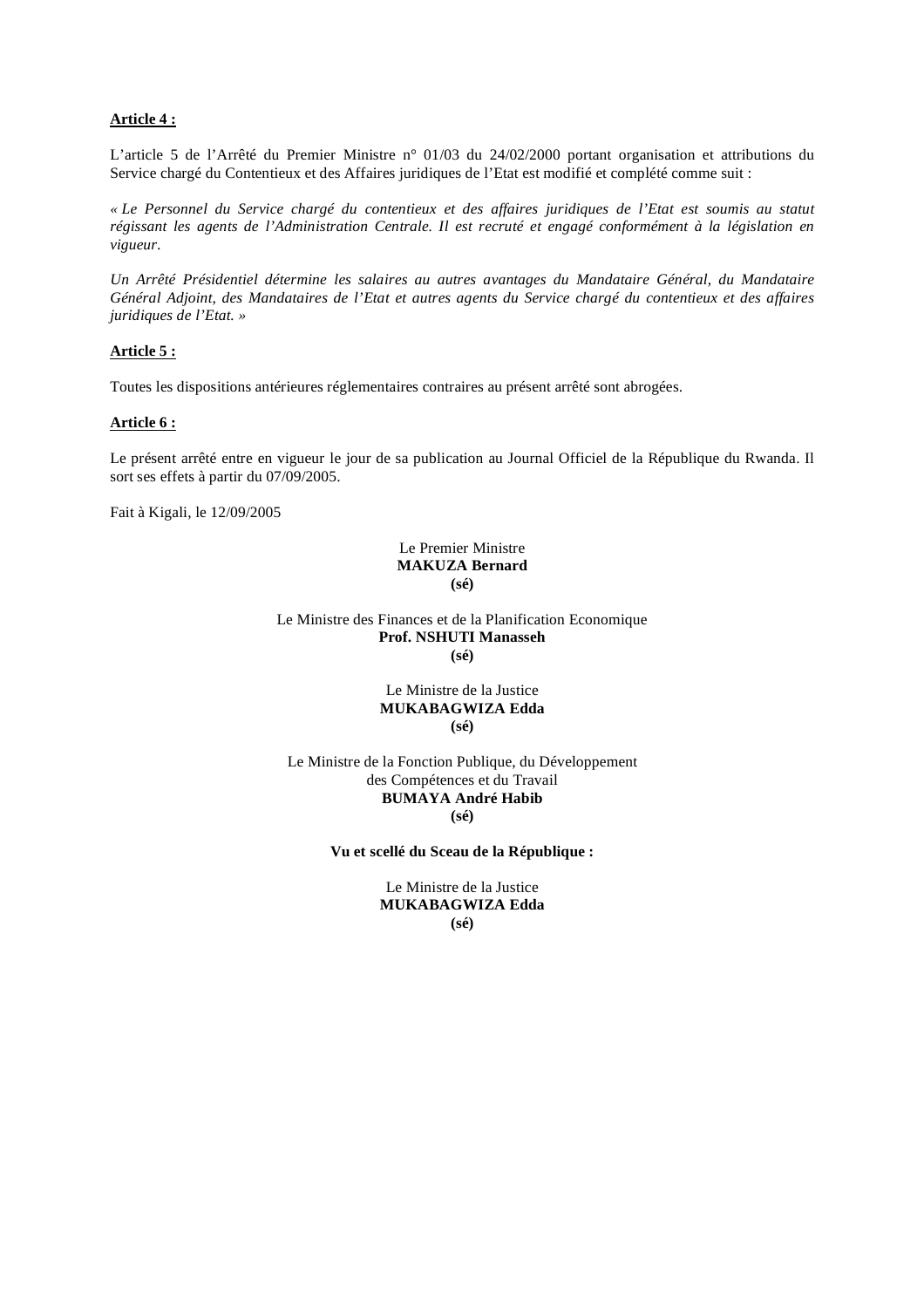## **ITEKA RYA MINISITIRI N° 131/11 RYO KU WA 25/10/2004 RITANGA UBURENGANZIRA BWO GUHINDURA IZINA**

#### **Minisitiri w'Ubutabera,**

Ashingiye ku Itegeko Nshinga rya Repubulika y'u Rwanda ryo ku wa 04 Kamena 2003, cyane cyane mu ngingo yaryo ya 120 n'iya 121 ;

Ashingiye ku Itegeko n° 42/1988 ryo ku wa 27 Ukwakira 1988 rishyiraho interuro y'ibanze n'igitabo cya mbere cy'urwunge rw'amategeko mbonezamubano, cyane cyane mu ngingo zaryo, kuva ku ya 65 kugeza ku ya 71 ;

Amaze kubona Iteka rya Perezida n° 27/01 ryo ku wa 18 Nyakanga 2004 rigena amwe mu mateka y'Abaminisitiri yemezwa atanyuze mu Nama y'Abaminisitiri, cyane cyane mu ngingo yaryo ya mbere ;

Amaze kubona Iteka rya Minisitiri n° 019/17 ryo ku wa 05 Ukuboza 2001 rihindura Iteka rya Minisitiri n° 097/05 ryo ku wa 25 Werurwe 1992 rishyiraho umubare w'amafaranga atangwa n'abashaka guhindura amazina bwite cyangwa ay'ingereka n'uburyo yakirwa, cyane cyane mu ngingo yaryo ya mbere ;

Abisabwe na Bwana MUHUTU Donatien, utuye i Mugera, Umujyi wa Cyangugu, Intara ya Cyangugu mu rwandiko rwakiriwe ku wa 20 Ugushyingo 2002.

## **ATEGETSE :**

#### **Ingingo ya mbere :**

Bwana MUHUTU Donatien, utuye i Mugera, Umujyi wa Cyangugu, Intara ya Cyangugu, ahawe uburenganzira bwo guhindura izina rya MUHUTU, akarisimbuza irya GATETE mu irangamimerere ye.

## **Ingingo ya 2:**

Bwana MUHUTU Donatien ahawe igihe cy'amezi atatu uhereye ku munsi iri teka ritangarijweho mu Igazeti ya Leta ya Repubulika y'u Rwanda kugira ngo ahinduze iryo zina mu gitabo cy'irangamimerere kirimo icyemezo cye cy'amavuko.

# **Ingingo ya 3:**

Umubare w'amafaranga atangwa yerekeye guhindura amazina ni ibihumbi makumyabiri by'amanyarwanda agaragazwa na kitansi itanzwe na Kontabure wa Leta.

## **Ingingo ya 4:**

Iri teka ritangira gukurikizwa umunsi ritangarijweho mu Igazeti ya Leta ya Repubulika y'u Rwanda.

Kigali, ku wa 25/10/2004

Minisitiri w'Ubutabera **MUKABAGWIZA Edda (sé)**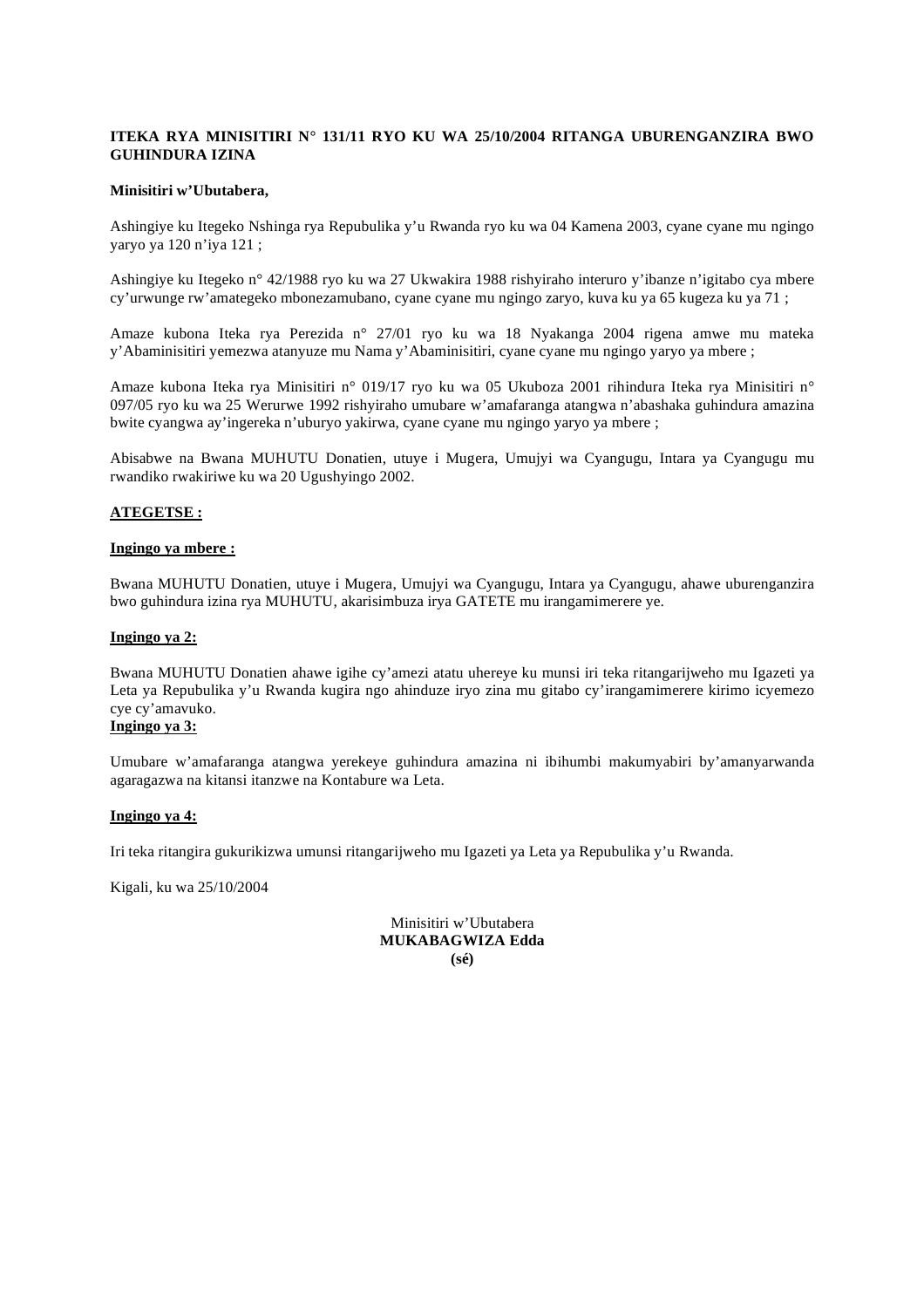## **ARRETE MINISTERIEL N° 131/11 DU 25/10/2004 PORTANT AUTORISATION DE CHANGEMENT DE NOM**

## **Le Ministre de la Justice,**

Vu la Constitution de la République du Rwanda du 04 juin 2003 en ses articles 120 et 121 ;

Vu la Loi n° 42/1988 du 27 octobre 1988 instituant le titre préliminaire et livre premier du code civil, spécialement en ses articles 65 à 71 ;

Vu l'arrêté Présidentiel n° 27/01 du 18 juillet 20004 déterminant certains arrêtés Ministériels qui ne sont pas adoptés par le Conseil des Ministres, spécialement en son article premier ;

Vu l'arrêté Ministériel n° 019/17 du 05 décembre 2001 modifiant l'arrêté Ministériel n° 097/05 du 25 mars 1992 portant fixation des frais relatifs au changement de noms ou prénoms ainsi que les modalités de leurs perception, spécialement en son article premier ;

Sur requête introduite le 20 novembre 2002 par Monsieur MUHUTU Donatien, domicilié à Mugera, Ville de Cyangugu, Province de Cyangugu;

## **ARRETE :**

## **Article premier :**

Monsieur MUHUTU Donatien, domicilié à Mugera, Ville de Cyangugu, Province de Cyangugu est autorisé à remplacer le nom de MUHUTU par celui de GATETE dans son identification.

## **Article 2 :**

Monsieur MUHUTU Donatien dispose d'un délai de trois mois à dater de la parution du présent arrêté au Journal Officiel de la République du Rwanda pour faire changer ces noms dans le registre de l'Etat Civil contenant son acte de naissance.

## **Article 3 :**

Le montant des frais relatifs au changement de noms est de vingt mille francs rwandais constatés par une quittance délivrée par le Comptable Public.

## **Article 4 :**

Le présent arrêté entre en vigueur le jour de sa publication au Journal Officiel de la République du Rwanda.

Kigali, le 25/10/2004

Le Ministre de la Justice **MUKABAGWIZA Edda (sé)**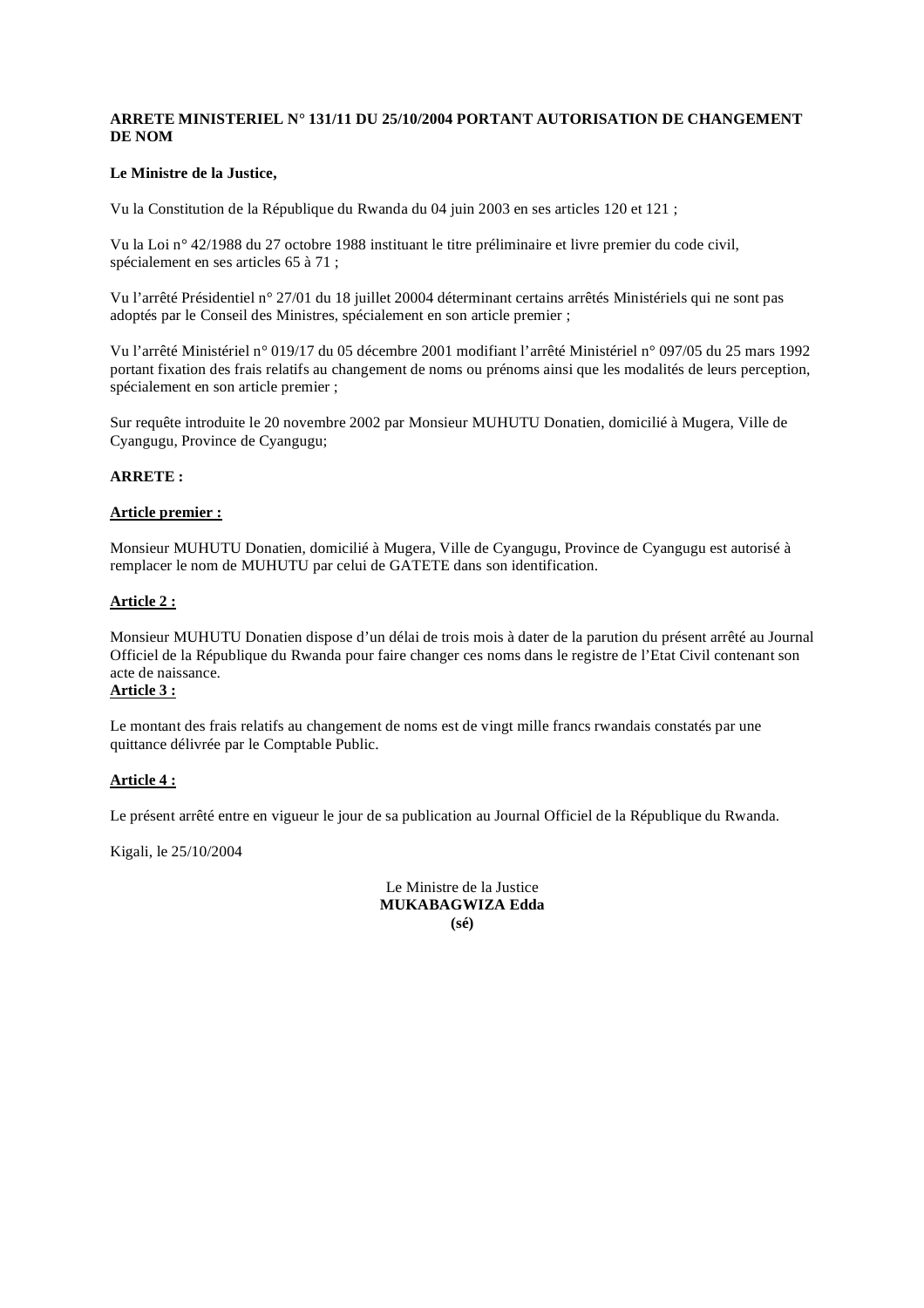## **ITEKA RYA MINISITIRI N° 001/15.00/2005/COOP RYO KUWA 13/04 /2005 RIHA UBUZIMAGATOZI KOPERATIVE YO KUZIGAMA NO KUGURIZANYA DUTERIMBERE-KIGALI (COOPEDU-KIGALI)**

#### **Minisitiri w'Ubucuruzi, Inganda Ishoramari, Ubukerarugendo n'Amakoperative**,

Ashingiye ku Itegeko Nshinga rya Repubulika y'u Rwanda ryo kuwa 04 Kamena 2003, cyane cyane mu ngingo yaryo ya 120 n' iya 121 ;

Ashingiye ku Itegeko n°31/1988 ryo kuwa 12 Ukwakira 1988 ritunganya amakoperative mu Rwanda, cyane cyane mu ngingo yaryo ya 9;

Ashingiye ku Iteka rya Perezida wa Repubulika n°27/01 ryo kuwa 18/07/2004 rigena amwe mu mateka y'Abaminisitiri yemezwa atanyuze mu Nama y'Abaminisitiri, cyane cyane mu ngingo yaryo ya 2 ;

Amaze kubona ibaruwa yo kuwa 26/01/2004 yanditswe na **Madamu KAYIRANGWA Bernadette**, Perezida w'Inama y'Ubutegetsi ya **COOPEDU-KIGALI** ifite intebe yayo mu Karere ka Nyarugenge, Umujyi wa Kigali;

## **ATEGETSE:**

## **Ingingo ya mbere :**

Koperative yo Kuzigama no Kuguriza Duterimbere-Kigali, **COOPEDU-KIGALI** ifite intebe yayo mu Karere ka Nyarugenge, Umujyi wa Kigali, ihawe ubuzimagatozi.

#### **Ingingo ya 2 :**

Iri teka ritangira gukurikizwa umunsi ryatangajwe mu Igazeti ya Leta ya Repubulika y'u Rwanda.

Kigali, kuwa 13 Mata 2004

## Minisitiri w'Ubucuruzi, Inganda, Ishoramari, Ubukerarugendo n'Amakoperative **Prof. NSHUTI Manasseh (sé)**

## **Bibonywe kandi bishyizweho Ikirango cya Repubulika:**

Minisitiri w'Ubutabera **MUKABAGWIZA Edda (sé)**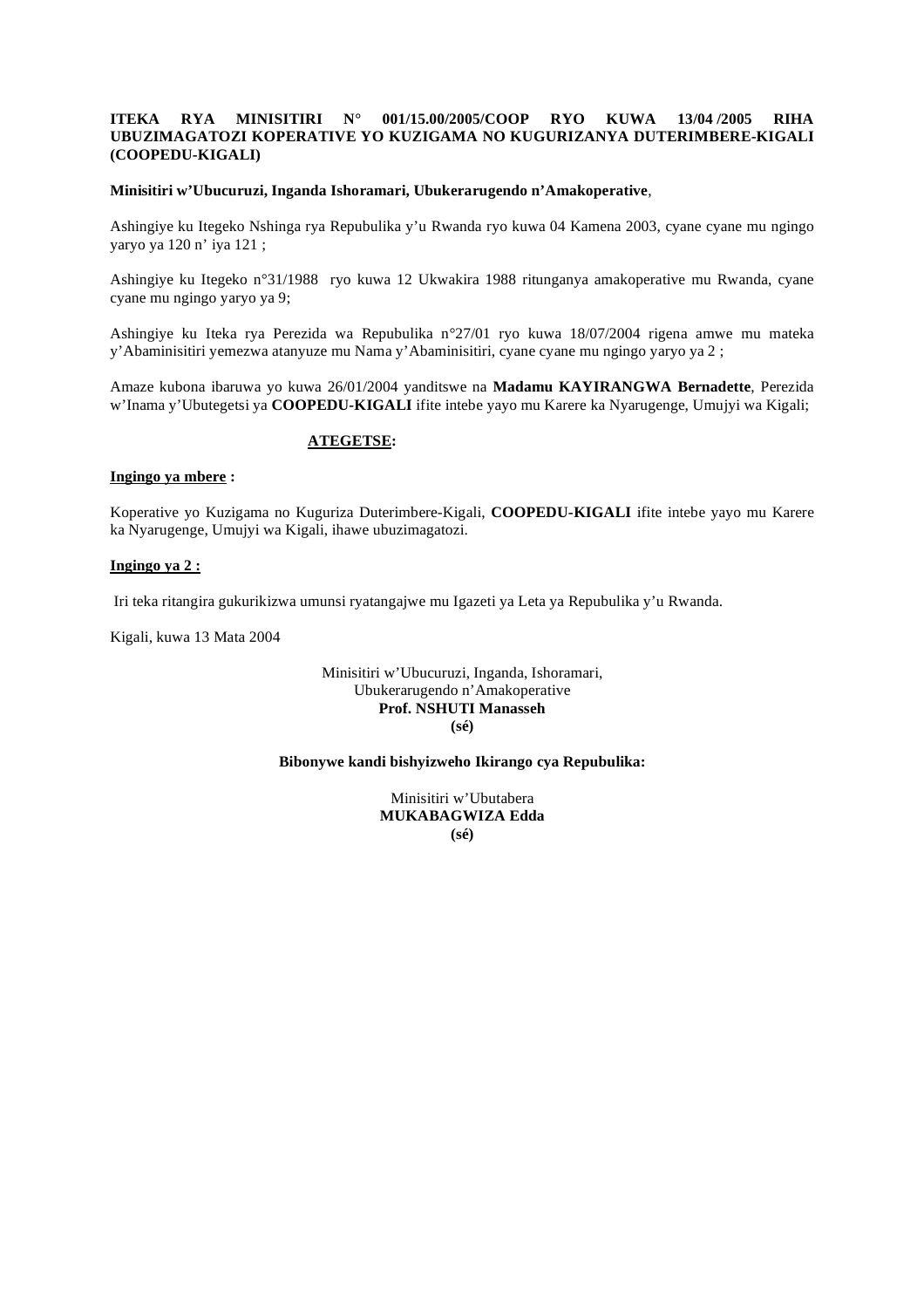## **KOPERATIVE YO KUZIGAMA NO KUGURIZA DUTERIMBERE-KIGALI**

## « **COOPEDU KIGALI** »

## **AMATEGEKO-REMEZO**

## **UMUTWE WA MBERE : IREMWA RY'UMURYANGO**

## **Ingingo ya mbere** : Ishingwa ry'umuryango

Hakurikijwe ibiteganywa n'amategeko yerekeranye n'imitunganyirize y'amakoperative,

Abashyize umukono kuri aya mategeko n'abandi bazayemera, bashinze koperative y'izigama n'inguzanyo igengwa n'amategeko ariho mu gihugu, cyane cyane, itegeko ryo ku wa 12 ukwakira 1988, ritunganya amakoperative.

## **Ingingo ya 2** : **Izina ry'umuryango**

Koperative imaze kuremwa yiswe « Koperative yo Kuzigama no Kuguriza Duterimbere-Kigali », mu gifaransa « Coopérative d'Epargne et de Crédit Duterimbere-Kigali » mu magambo ahinnye « COOPEDU-KIGALI ».

## **Ingingo ya 3** : Intebe y'umuryango

Intebe y'umuryango ishyizwe mu Karere k'Umujyi wa Kigali.

## **Ingingo ya 4** : **Imbibi z'aho ikorera**

Imbibi za COOPEDU-KIGALI zigizwe n'Intara ya Kigali Ngari n'Umujyi wa Kigali.

## **Ingingo ya 5** : **Intego ya Koperative**

#### **COOPEDU-KIGALI iharanira :**

- gukusanya no gucunga neza umutungo w'abayigize ;
- gushishikariza ubufatanye no guterana inkunga hagati y'abanyamuryango ;
- gushora imari mu mishinga hakoreshejwe uburyo bw'inguzanyo ;
- guteza imbere amahugurwa mu by'ubukungu, mu mibereho myiza y'abantu, n'ubufatanye bw'abanyamuryango. Intego ya COOPEDU-KIGALI ishobora guhindurwa n'icyemezo cy'Inama Rusange, ku buryo ariko butabuza umuryango gukomeza kuba Koperative.

#### **Ingingo ya 6** : **Igihe umuryango uzamara**

Koperative COOPEDU-KIGALI, izamara igihe cy'imyaka 30 uhereye igihe iboneye ubuzima-gatozi, keretse icyo gihe cyongerewe cyangwa COOPEDU-KIGALI isheshwe mbere y'uko kigera.

## **UMUTWE WA 2**: **ABANYAMURYANGO**

#### **Ingingo ya 7** : **Iyemerwa ry'abanyamuryango**

Kugira ngo umuntu abe umunyamuryango agomba :

- 1. Kuba afite nibura imyaka cumi n'umunani y'amavuko ;
- 2. Kugaragaza ko afite inyungu mu karere COOPEDU-KIGALI ikoreramo ;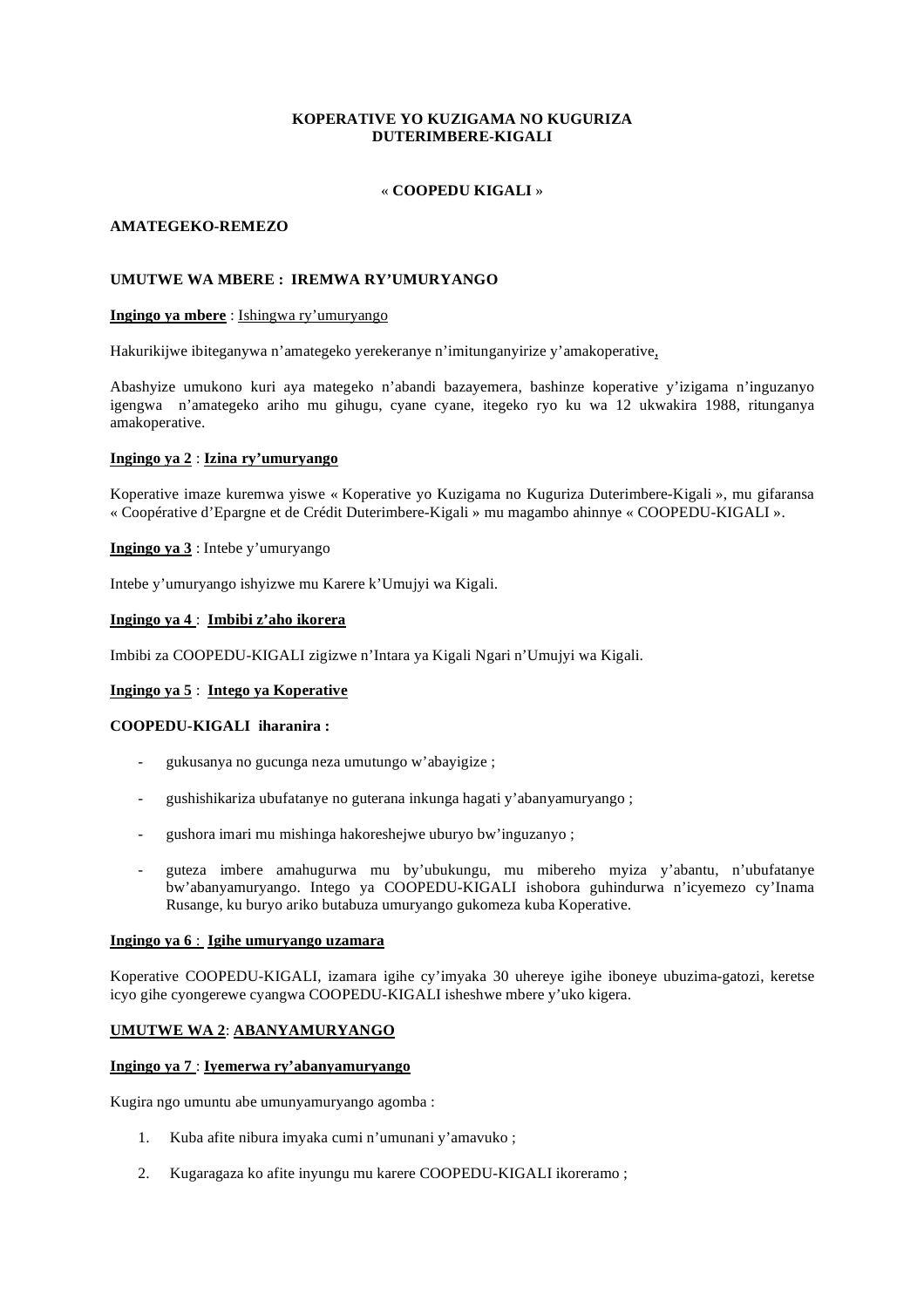- 3. Kudakora imirimo ibangamiye COOPEDU-KIGALI ;
- 4. Kuba yarishyuye imigabane ye yose mu mari y'ishingiro ya COOPEDU-KIGALI nk'uko biteganywa n'ingingo ya 17 y'aya mategeko;
- 5. Kwiyemeza kunyuza muri COOPEDU-KIGALI ibikorwa byose cyangwa igice cyabyo biteganyijwe mu ngingo y'aya mategeko ivuga intego y'umuryango ;
- 6. Kwemerwa n'Inama Rusange ya COOPEDU-KIGALI. Gusaba kwemerwa n'Inama Rusange binyuzwa ku Nama y'Ubutegetsi.

#### **Ingingo ya 8** : **Kureka kuba umunyamuryango**

Umuntu areka kuba umunyamuryango wa COOPEDU-KIGALI bitewe n'urupfu, ukwegura cyangwa ukwirukanwa.

## **Ingingo ya 9**: **Kwikura mu muryango**

Ushaka kwegura muri COOPEDU-KIGALI, yandikira Inama y'Ubutegetsi ikamuha icyemezo kivuga ko ibonye urwo rwandiko. Hanyuma iraterana ikamusubiza mu buryo bwanditse mu gihe kitarenze amezi atandatu. Icyo gihe gishize ntacyo Inama y'Ubutegetsi imushubije; uwasabye kuvamo yigendera nta nkomyi.

#### **Ingingo ya 10** : **Iyirukanwa**

Bisabwe na buri wese ubifitemo inyungu, buri munyamuryango ashobora kwirukanwa iyo awangiriza cyangwa adakora ibyo yiyemeje, adakurikiza amategeko ya COOPEDU-KIGALI n'ibyemezo byafashwe n'inzego za Koperative.

Icyemezo cyo kwirukana umunyamuryango, gifatwa n'Inama Rusange ku bwiganze bwa  $\frac{3}{4}$  by'amajwi y'abahari.

Icyakora, mu gihe byihutirwa, Inama y'Ubutegetsi ishobora guhagarika umunyamuryango mu gihe igitegereje icyemezo cy'Inama Rusange ikurikira.

## **Ingingo ya 11** : **Isubizwa ry'imigabane.**

Buri munyamuryango usezeye cyangwa wirukanwe afite uburenganzira bwo gusubizwa, mu gihe kitarenze imyaka ibiri, imigabane ye havuyemo igihombo cyabonetse ku mari y'ishingiro n'imyenda afitiye Koperative kimwe n'uruhare rwe mu myenda n'inguzanyo byafashwe atarayivamo. Ahabwa kandi n'inyungu ku migabane ye igihe cyose atarayisubizwa.

Abona kandi uruhare ku bwasisi bwabonetse muri Koperative uwo mwaka.

#### **Ingingo ya 12** : **Izungurwa ry'umunyamuryango**

Iyo umunyamuryango wa COOPEDU-KIGALI apfuye, abamuzunguye bashobora kwandikira Inama Rusange, babinyujije ku Nama y'Ubutegetsi; basaba ko umwe muri bo yemerwa mu muryango mu kigwi cy'uwapfuye.

Ibivugwa ku ngingo ya 11 y'amategeko bireba n'uwazunguye umunyamuryango wapfuye.

#### **Ingingo ya 13** : **Abisunze umuryango.**

Igihe bitanyuranyije n'aya mategeko, Inama y'Ubutegetsi ishobora kwemera ko Koperative ikorana n'abatayirimo.

Abo ntibashobora kugira uruhare mu butegetsi bwa Koperative cyangwa ku bwasisi bugenwa buri mwaka.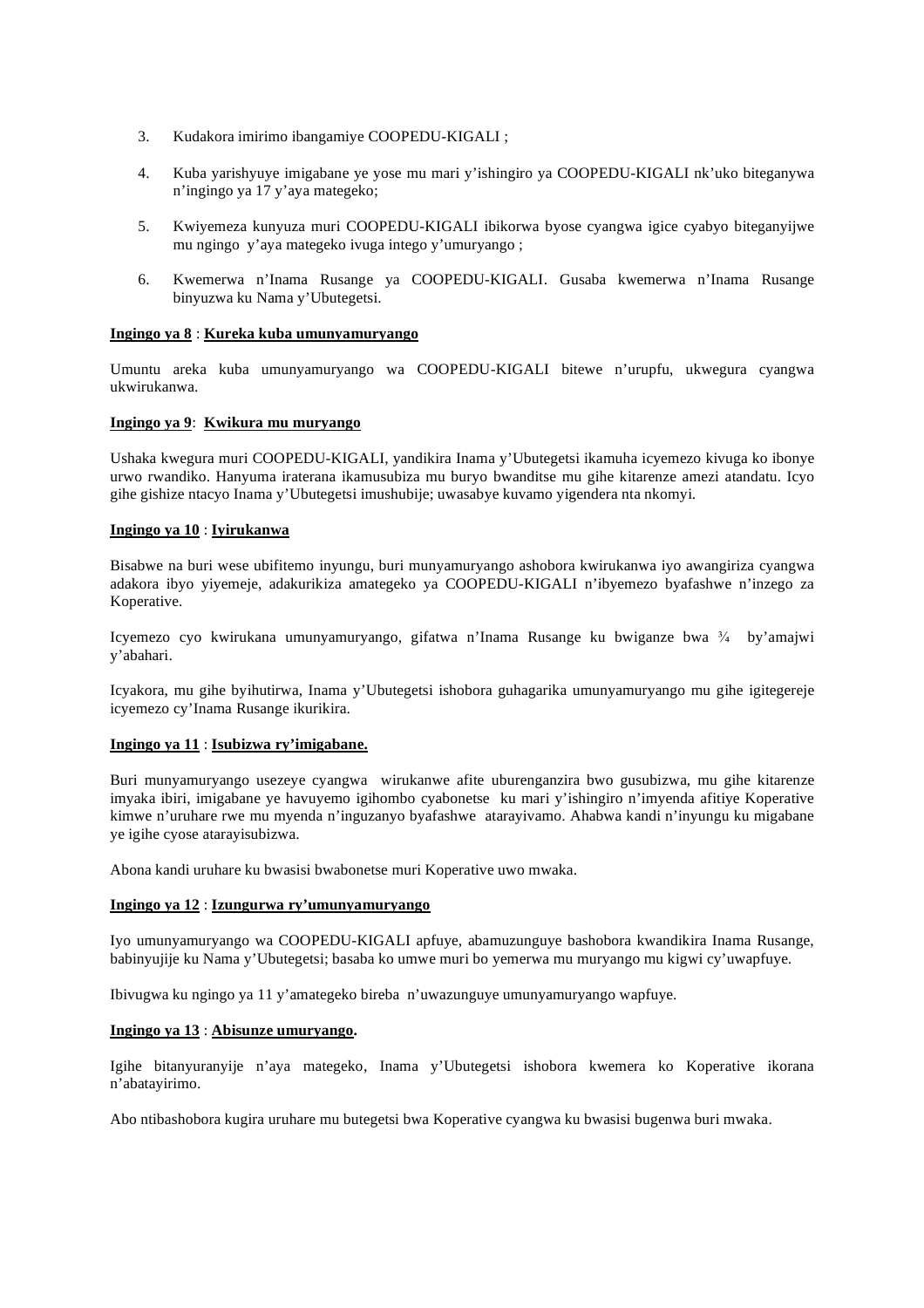## **Ingingo ya 14 : Abakozi bahembwa.**

COOPEDU-KIGALI ishobora gukoresha abakozi bahembwa, ariko ikabashakira mbere na mbere mu banyamuryango bayo, hakurikijwe kandi amategeko agenga imirimo n'ubwiteganyirize bw'abakozi. Kugira ngo umuntu yemererwe kuba umukozi uhembwa na Koperative, agomba kuba yujuje ibi bikurikira :

- Kuba umunyarwanda ;
- Kuba indakemwa mu mico no mu myifatire ;
- Gutanga amazina nibura y'abantu babiri bamuzi ;
- Kuba yararangije nibura amashuri abanza ;
- N'ibimdi biteganywa n'amategeko ngenga-mikorere ya COOPEDU-KIGALI.

#### **Ingingo ya 15** : **Inyandiko zibikwa ku ntebe y'umuryango**.

Inama y'Ubutegetsi, cyane cyane Umwanditsi wayo, niyo ishinzwe inyandiko zikurukira :

- 1. Amategeko rusange n'ay'umwihariko bya Koperative ;
- 2. Igitabo cyandikwamo ibyemezo by'Inama y'Ubutegetsi n'iby'Inama Rusange, n'ikindi cyandikwamo raporo z'Inama y'Ubutegetsi.

Umucunga-mutungo wa COOPEDU-KIGALI ni we ushinzwe kwandika mu gitabo cy'abanyamuryango, cyandikwamo :

- Izina ry'umunyamuryango n'aho atuye, itariki y'iyemerwa, iy'isezera, iyo yirukaniweho cyangwa yapfiriyeho ;
- Umubare w'imigabane buri wese yishyuye ;
- Amafaranga yatanzwe cyangwa yakuwemo na buri munyamuryango.

Izo nyandiko zose zibikwa ku cyicaro cya Koperative.

Buri munyamuryango afite uburenganzira bwo kumenya icyanditswe muri ibyo bitabo, abinyujije k'ubibika, kandi nawe ahibereye.

## **UMUTWE WA GATATU** : **IMARI Y'UMURYANGO** .

#### **Ingingo ya 16** : **Imari y'ishingiro.**

Imari y'ishingiro ya Koperative igizwe n'imigabane buri munyamuryango yiyemeje gutanga kandi yarishye. Iyo migabane yandikwa ku izina bwite ry'uyishyuye, ntigabanywa, nticuruzwa ariko ishobora guhabwa undi byemejwe n'Inama Rusange.

#### **Ingingo ya 17** : **Uko imari y'umuryango iteye.**

Imari y'ishingiro ya COOPEDU-KIGALI itangiriweho ishyizwe ku mafaranga 3.960.000, ahwanye n'imigabane 396. Buri mugabane ufite agaciro-remezo k'amafaranga y'u Rwanda ibihumbi cumi (10.000 Frw). Buri munyamuryango agira nibura umugabane umwe.

Imigabane y'umunyamuryango igaragazwa n'icyemezo cy'amafaranga yatanzwe n'iyandikwa mu gitabo cy'abanyamuryango. Imari y'ishingiro ishobora kongerwa n'imigabane mishya.

Ishobora kandi kugabanuka bitewe no guhomba, kwishyura cyangwa kuzibukira imyenda.

## **Ingingo ya 18** : **Iyongerwa n'igabanywa ry'imari y'ishingiro.**

Imari y'ishingiro ishobora kongerwa n'imigabane mishya. Ishobora kugabanyuka bitewe no guhomba, kwishyura cyangwa kuzibukira imyenda.

Imari y'ishingiro ntishobora kugabanukaho ibirenze 1/2 bitewe no gusubiza abanyamuryango bavuyemo imigabane yabo.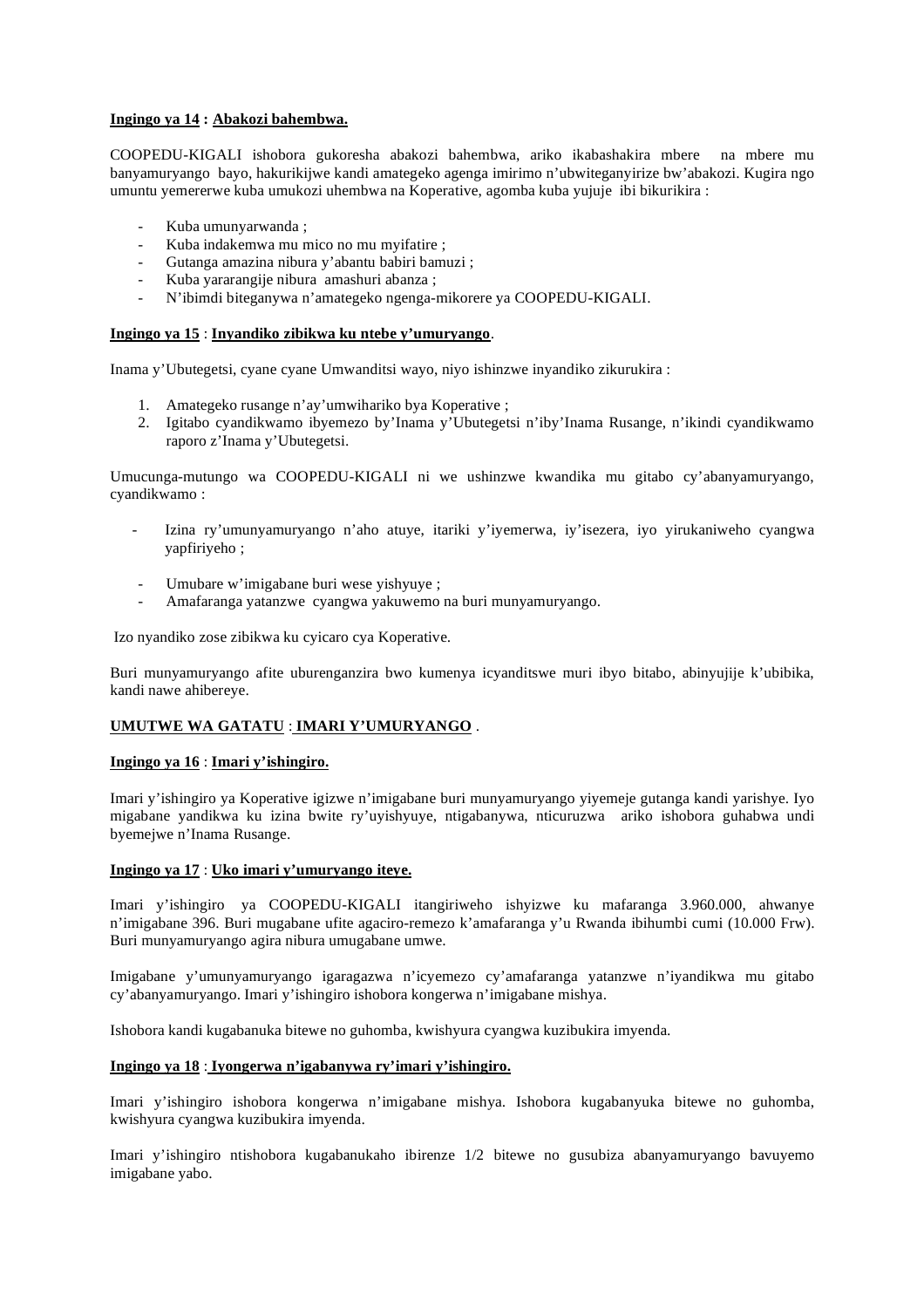Iyo Koperative izaba yarahawe inguzanyo n'ikigo cya Leta cyangwa cyigenga, imari y'ishingiro yayo ntizashobora kugabanywa n'isubizwa ry'imigabane igihe inguzanyo itarishyurwa yose.

Keretse byemejwe na Minisitiri ufite Koperative mu nshingano ze kandi n'uwishyuza akabyemeza mu nyandiko.

## **UMUTWE WA KANE : IBYEREKEYE INZEGO N'UBUBASHA BWAZO**

#### **Ingingo ya 19** : **Inama Rusange**

Inama Rusange igizwe n'intumwa z'uturere twa COOPEDU-KIGALI, hiyongereyeho abagize Inama y'Ubutegetsi, iy'Ubugenzuzi n'Abagize Komisiyo y'inguzanyo.

Inama Rusange ni rwo rwego rukuru rwa Koperative. Izindi nzego zose zihabwa ububasha na yo.

Imbibi z'uturere twa Koperative ziteganywa n'amategeko ngengamikorere.

## **Ingingo ya 20** : **Ububasha bw'Inama Rusange.**

Inama Rusange isanzwe iterana rimwe mu mwaka itumiwe na Perezida w'Inama y'Ubutegetsi, byemejwe n'Inama y'Ubutegetsi.

Inama Rusange iterana kugira ngo :

- imenyeshwe ibyakozwe na Koperative umwaka ushize;
- isuzume kandi yemeze imibaruro y'umutungo ;
- ishyireho, niba bishoboka, ikigero cy inyungu ku migabane mu buryo buteganywa n'itegeko ;
- yemeze ubwasisi bugomba gutangwa n'uko bwatangwa ;
- itore abagize Inama y'Ubutegetsi, iy'Ubugenzuzi na Komisiyo y'Inguzanyo ;
- iteganye ibizakorwa mu gihe kiri imbere ;
- ishyireho ingengo y'imari ;
- yemere abanyamuryango bashya;
- isuzume ikindi kibazo cyose giteganyijwe kwigwa uwo munsi.

## **Ingingo ya 21** : **Itumizwa ry'Inama Rusange**

Inama Rusange ya COOPEDU-KIGALI ihamagazwa hasigaye nibura iminsi makumyabiri kugira ngo inama ibe; urwandiko ruyitumiza rwohererezwa buri munyamuryango watowe guhagararira akarere, kandi hagakoreshwa ubundi buryo bwose butuma bimenyekana bihagije.

Itumiza rigomba kugaragaza ibiri ku murongo w'ibyigwa, itariki n'aho inama izabera ;

Umuyobozi w'Akarere k'aho COOPEDU-KIGALI ikorera arabimenyeshwa .

## **Ingingo ya 22 : Ifatwa ry'ibyemezo**

Inama Rusange ntishobora gufata ibyemezo ku buryo bwemewe iyo umubare w'abanyamuryango bahagarariye uturere utarenze 1/2 cy'abateganyijwe hakurikijwe imihagararirwe y'uturere.

Iyo uwo mubare utabonetse ku nshuro ya mbere, Inama Rusange ihamagarwa bwa kabiri mu minsi munani ku buryo bumwe n'ubwa mbere. Yiga ibyari bisanzwe biteganyijwe kandi igafata ibyemezo ku buryo bwemewe, uko abahari baba bangana kose.

Ibyemezo bifatwa hakurikijwe umubare w'amajwi arenze 1/2 cy'abanyamuryango bahari. Buri munyamuryango uhari agira ijwi rimwe mu itora.

Ibyavuzwe mu Inama Rusange bigaragazwa n'inyandiko-mvugo ishyirwaho umukono na Perezida n'Umwanditsi.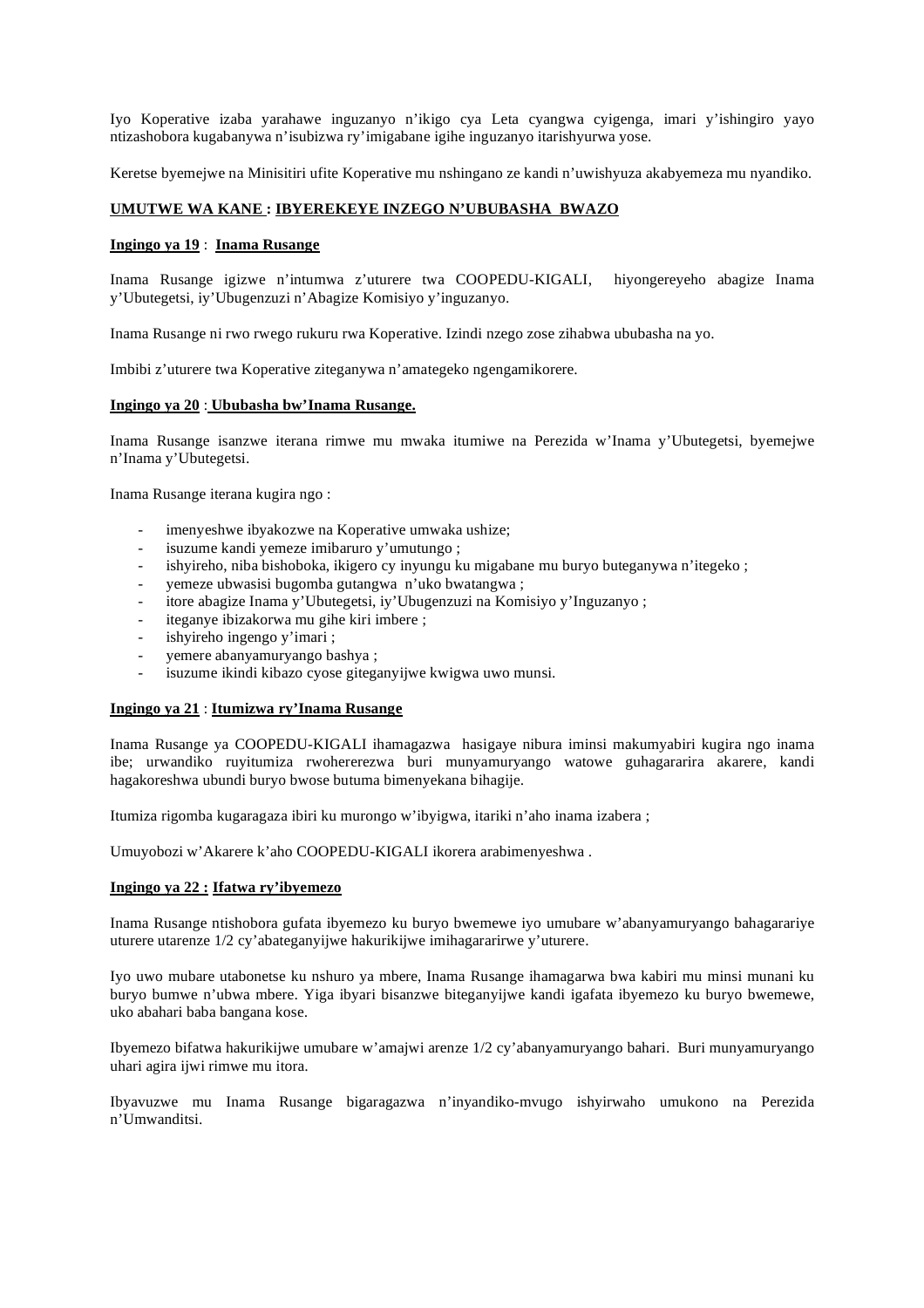## **Ingingo ya 23** : **Inama Rusange idasanzwe**

Inama Rusange idasanzwe ishobora guterana itumiwe n'Inama y'Ubutegetsi cyangwa iy'Ubugenzuzi, iyo bisabwe n'icya gatatu cy'abagize COOPEDU-KIGALI cyangwa na Minisitiri ufite amakoperative mu nshingano ze.

Isuzuma ivugururwa ry'amategeko agenga Koperative ikaniga ikibazo cyose gikomeye kandi cyihutirwa.

## **Ingingo ya 24** : **Ihamagazwa n'ifatwa ry'ibyemezo**

Inama Rusange idasanzwe ihamagazwa hasigaye nibura iminsi cumi n'itanu kugira ngo iterane.

Ntishobora gufata ibyemezo ku buryo bwemewe iyo abahagarariye uturere bahari batageze kuri bibiri bya gatatu by'abateganyijwe hakurikijwe imihagararirwe y'uturere.

Iyo uwo mubare utabonetse ku nshuro ya mbere, inama ihamagazwa bwa kabiri mu minsi umunani. Ifata ibyemezo ku buryo bwemewe uko abahari baba bangana kose.

Ibyemezo bifatwa ku bwiganze bwa bibiri bya gatatu (2/3) by'amajwi y'abahagarariye uturere bitabiriye inama.

#### **Ingingo ya 25:**

Inama Rusange y'akarere igizwe n'abanyamuryango bose batuye muri ako karere cyangwa abahagarariye hakurikijwe uko amategeko ngengamikorere abiteganya.

#### **Ingingo ya 26:**

Inama Rusange y'akarere iterana nibura kabiri buri mwaka, itumiwe n'Umuyobozi w'Ibiro byako cyangwa kimwe cya gatatu cy'abanyamuryango bagize ako karere.

Iyambere iterana imbere y'Inama Rusange ya Koperative nibura hasigaye iminsi mirongo itanu kugira ngo iyitegure.

Iyakabiri igaterana nyuma y'Inama Rusange ya Koperative kugira ngo igezweho ibyemezo byayifatiwemo.

#### **Ingingo ya 27:**

Inama Rusange isanzwe y'akarere ifata ibyemezo kimwe n'inama isanzwe ya Koperative.

#### **Ingingo ya 28:**

Inama Rusange idasanzwe y'akarere itumirwa hasigaye nibura iminsi mirongo itatu ngo iterane. Ifata ibyemezo kimwe n'inama rusange idasanzwe ya Koperative.

#### **Ingingo ya 29:**

Buri karere kitorera abagize ibiro byako. Batorerwa igihe cy'imyaka itatu. Bashobora kongera gutorwa. Buri mwaka abagize ibiro by'akarere bitoramo uzabayobora, umwungiririje n'umwanditsi kandi bashobora kongera gutorwa.

#### **Ingingo ya 30:**

Ibiro by'akarere bishinzwe :

- Kumenyesha abanyamuryango b'akarere ibyemejwe n'Inama Rusange zisanzwe n'izidasanzwe ziherutse za COOPEDU-KIGALI;
- gutumira no kuyobora inama zisanzwe n'izidasanzwe z'akarere.
- gukora raporo y'inama igashyikirizwa ubuyobozi bwa Koperative.
- Kwitabira ibikorwa byose biteganywa mu rwego rwo gushyira mu bikorwa cyangwa gukurikiza ibyemezo by'inzego za Koperative.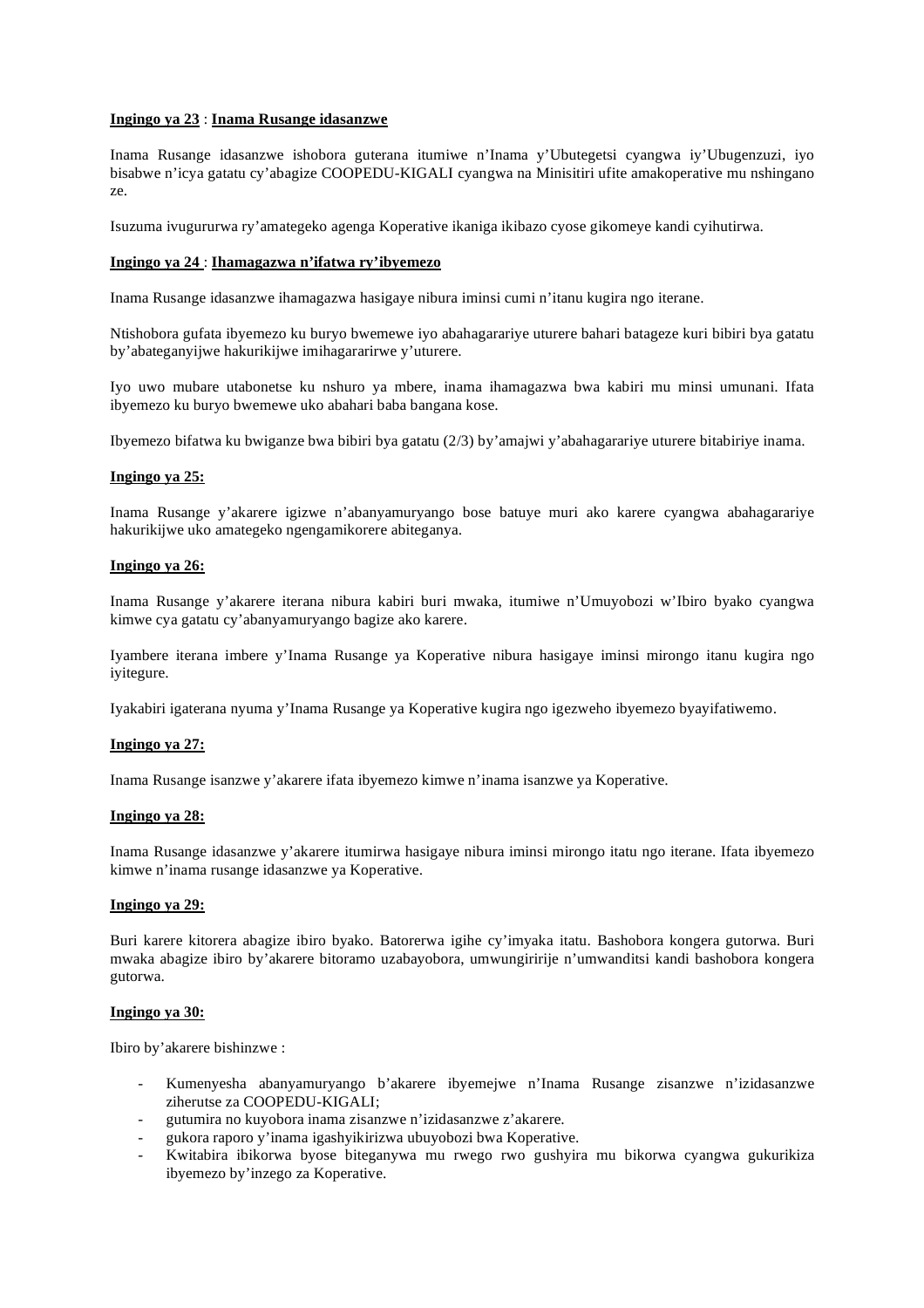## **Icyiciro cya 2** : **Ibyerekeye Inama y'Ubutegetsi**

## **Ingingo ya 31** : **Uko iteye**

COOPEDU-KIGALI iyoborwa n'Inama y'Ubutegetsi igizwe n'abanyamuryango icyenda (9). Batorerwa igihe cy'imyaka itatu kandi bashobora kongera gutorwa.

Inama y'Ubutegetsi igizwe na :

- Biro igizwe na Perezida, Visi-Perezida n'Umunyamabanga;
- Abajyanama batandatu.

Umubare nyawo w'abagize Inama y'Ubutegetsi ya Koperative ugenwa n'amategeko ngenga-mikorere.

## **Ingingo ya 32:**

Kugira ngo umuntu ashobore gutorerwa kuba mu Inama y'Ubutegetsi bwa COOPEDU-KIGALI agomba kuba yujuje ibi bikurikira :

- 1. Kuba adakora umurimo ahemberwa muri COOPEDU-KIGALI ;
- 2. Kuba atarakatiwe burundu igihano cy'igifungo kirenze amezi atandatu mu myaka itanu ishize kubera kuba yarakoze icyaha gikomeye cyateganijwe n'igitabo cy'amategeko ahana ;
- 3. Kuba adakora umurimo ubangamiye COOPEDU-KIGALI, ku buryo buziguye cyangwa butaziguye, yaba abikora rimwe cyangwa igihe cyose.

Igihe hari impaka zerekeye ibivugwa kuri  $N^{\circ}$  3, Minisitiri ufite amakoperative mu nshingano ze afite ububasha bwo gutanga uruhushya iyo ari ngombwa kugira ngo COOPEDU-KIGALI itunganye imirimo yayo.

#### **Ingingo ya 33** : **Iterana**

Perezida cyangwa Umusimbura we ni bo batumira Inama y'Ubutegetsi mu gihe cyose bibaye ngombwa kandi igaterana nibura rimwe mu mezi atatu.

Ishobora na none guterana iyo Minisitiri ufite amakoperative mu nshingano ze abitegetse, iyo Abagenzuzi b'imari cyangwa igice cya gatatu cy'abanyamuryango babisabye.

#### **Ingingo ya 34** : **Gufata ibyemezo**

Kugira ngo ibiyivugiwemo byemerwe, Inama y'Ubutegetsi igomba kuba iteraniwemo n'ibice bibiri bya gatatu by'abayigize.

Ibyemezo bifatwa hakurikije ubwinshi bw'abahari. Iyo amajwi angana, ku nshuro ya kabiri, ikibazo batumvikanaho gisuzumwa mu Nama y'Ubutegetsi ikurikira, kitakemurwa muri iyo nama, kigashyikirizwa Inama Rusange idasanzwe.

Ibyavugiwe mu nama bigaragazwa n'inyandiko-mvugo kandi bigashyirwaho umukono na Perezida n'Umwanditsi.

## **Ingingo ya 35** : **Ububasha bw'Inama y'Ubutegetsi**

Uretse ububasha bweguriwe Inama Rusange, Inama y'Ubutegetsi ifite ububasha burambuye mu byerekeye ubuyobozi n'imicungire y'imari ya COOPEDU-KIGALI.

Inama y'Ubutegetsi ishobora guha umwe cyangwa benshi mu bayigize, bumwe mu bubasha bwayo cyangwa ikabaha ububasha bwo kurangiza imwe mu mirimo yayo.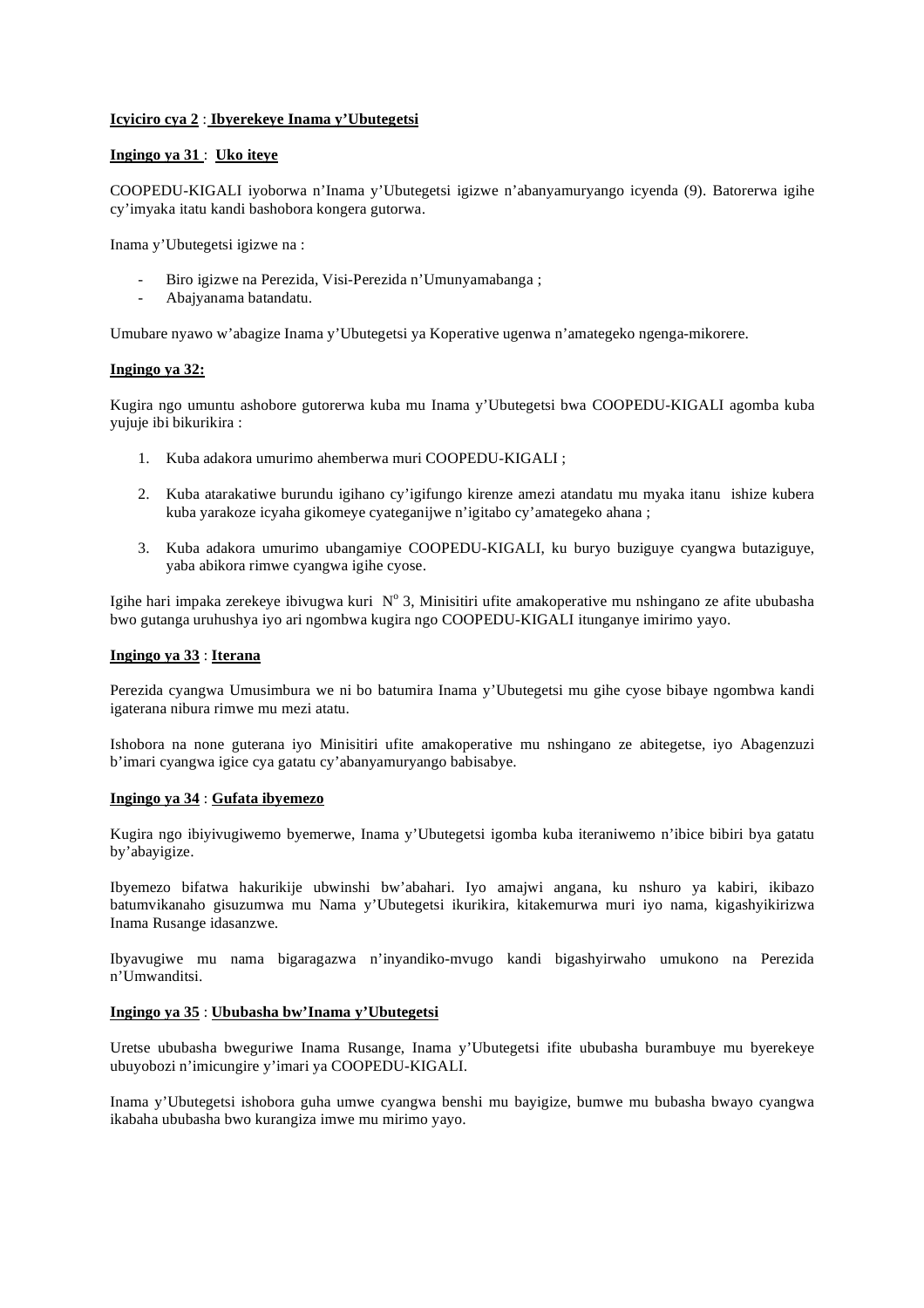Inama y'Ubutegetsi ni yo igomba :

- gutegura amategeko ngenga-mikorere agashyikirizwa Inama Rusange ngo iyemeze ;
- kugenzura niba imirimo ya COOPEDU-KIGALI igenda neza ;
- gushyiraho cyangwa gukuraho abakozi ba COOPEDU-KIGALI babihemberwa ;
- gutanga umurongo w'amategeko y'inguzanyo yemezwa n'Inama Rusange ;
- Gushyikiriza Inama Rusange raporo y'imicungire ya Koperative, igenamigambi n'ingengo y'imari.

## **Ingingo ya 36 :**

Abagize Inama y'Ubutegetsi baryozwa amakosa baba barakoze buri muntu ku giti cye cyangwa bafatanyije, igihe bakoraga imirimo bashinzwe.

## **Ingingo ya 37** : **Umushahara w'abajyanama**

Imirimo y'abagize Inama y'Ubutegetsi ntihemberwa. Gusa, bashobora gusubizwa amafaranga yose batanze baza mu nama cyangwa barangiza inshingano zabo, mu buryo buteganwa n'amatageko y'umwihariko ya COOPEDU-KIGALI.

## **Icyiciro cya 3 : Ibyerekeye Inama y'Ubugenzuzi**

#### **Ingingo ya 38** : **Ishyirwaho ry'Inama y'Ubugenzuzi**

Inama Rusange ya COOPEDU-KIGALI ishyiraho Inama y'Ubugenzuzi itorerwa umwaka umwe, igizwe n'abantu batatu, b'abanyamuryango cyangwa batari bo, bashinzwe kugenzura imirimo yose ya Koperative. Bashobora kongera gutorwa.

#### **Ingingo ya 39 : Ububasha bw'Inama y'Ubugenzuzi**

Inama y'Ubugenzuzi ishinzwe :

- kugenzura ibitabo, isanduku n'ibyo COOPEDU-KIGALI itunze itabikuye aho biri, kugenzura ibaruramutungo, imbonerahamwe y'umutungo no kureba ko inyandiko zerekana imicungire y'imari ya buri munsi ari zo ;
- kugenzura niba ibyemezo byafashwe n'Inama Rusange n'iy'Ubutegetsi byarubahirijwe ;
- kureba niba amategeko agenga Koperative n'ay'umwihariko yubahirizwa.

Inama y'Ubugenzuzi, igihe ishakiye cyose, ariko itivanze mu micungire ya buri munsi ya Koperative, ishobora gusuzuma cyangwa kugenzura ibyo ibona ari ngombwa.

Abagize Inama y'Ubugenzuzi bashobora guhabwa igihembo gishyirwaho n'Inama Rusange.

#### **Ingingo ya 40 :**

Abadashobora gutorerwa kuba mu bagize Inama y'Ubugenzuzi bwa COOPEDU-KIGALI :

- 1. Abagize Inama y'Ubutegetsi, abo bashyingiranywe kimwe n'abo bafitanye isano kugeza ku rwego rwa mbere ;
- 2. Abantu bahembwa ku buryo ubwo ari bwo bwose na COOPEDU-KIGALI, n'abagize Inama y'Ubutegetsi, cyangwa n'Abacungamutumgo ba Koperative ndetse n'abashyingiranywe n'abo bantu bahembwa.

Iyo hagize umwe muri iyo miziro yateganyijwe ugaragara kandi umugenzuzi yaratangiye imirimo, ategetswe kwegura ako kanya kandi akabimenyesha Umuyobozi w'Inama y'Ubutegetsi mu minsi itarenga cumi n'itanu umuziro umenyekanye.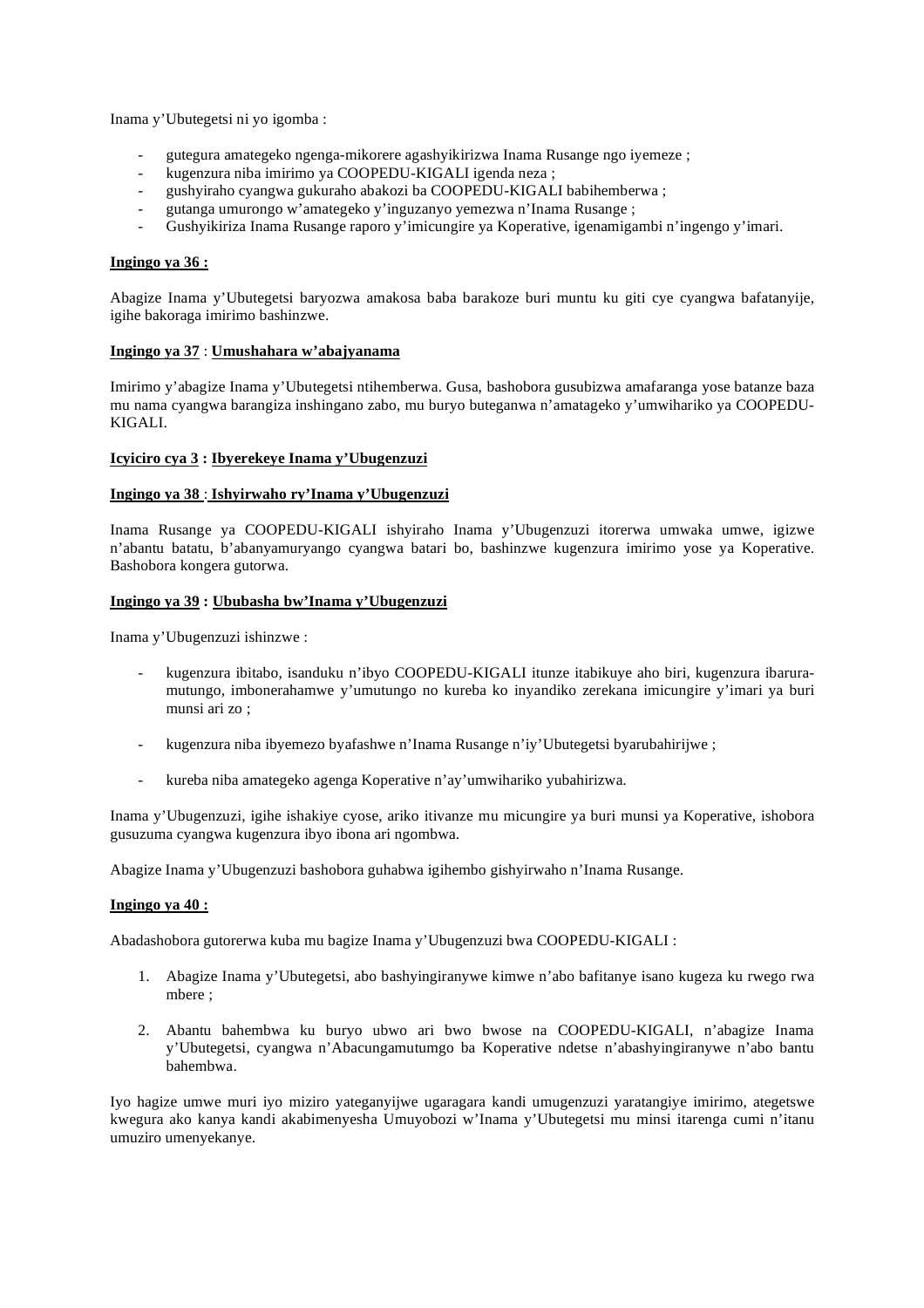## **Icyiciro cya 4 : Ibyerekeye Komisiyo y'inguzanyo**

## **Ingingo ya 41 :**

Iyi Komisiyo y'inguzanyo ifite inshingano zikurikira :

- Kwemeza ko inguzanyo zitangwa ;
- Gukurikira ishyirwa mu bikorwa ry'amategeko agenga inguzanyo.
- Gukurikirana iyishyurwa ry'inguzanyo zatanzwe.

## **Ingingo ya 42 :**

Komisiyo y'inguzanyo igizwe n'abantu batanu batorwa n'Inama Rusange mu banyamuryango ba COOPEDU-KIGALI. Batorerwa igihe cy'imyaka ibiri kandi bashobora kongera gutorwa.

Uri muri komisiyo y'inguzanyo ntabwo yemerewe kubangikanya iyo mirimo n'iy'Inama y' Ubutegetsi cyangwa y'Ubugenzuzi bya COOPEDU-KIGALI.

Abagize komisiyo y'inguzanyo bitoramo Perezida ,Visi-Perezida n'Umunyamabanga.

Komisiyo y'inguzanyo iterana rimwe mu kwezi na buri gihe cyose bibaye ngombwa.

## **Ingingo ya 43 :**

Umunyamuryango wese wa COOPEDU-KIGALI wangiwe inguzanyo ashobora gushyikiriza ikibazo cye Inama y'Ubutegetsi.

Imaze kumva ibisobanuro by'umunyamuryango, Inama y'Ubutegetsi ifata icyemezo ikurikije amategeko y'inguzanyo.

## **Ingingo ya 44 :**

Iyo igihe cy'ibonezamutungo y'inguzanyo kirangiye, Komisiyo imurikira Inama y'Ubutegetsi ibyo yakoze. Inama y'Ubutegetsi ikabigeza ku Nama Rusange..

#### **Icyiciro cya 5 : Ibyerekeye icungamutungo**

#### **Ingingo ya 45** : **Ishyirwaho ry'Umucungamutungo**

Inama y'Ubutegetsi ishyiraho Umucungamutungo w'umunyamuryango cyangwa utari we, agacunga COOPEDU-KIGALI buri munsi, akaba ari nayo amurikira imirimo.

Mbere yo gutangira akazi, hagomba kuba amasezerano y'umurimo yanditse y'Ubutegetsi, nk'uko amategeko agenga imirimo mu Rwanda abiteganya.

Inama y'Ubutegetsi ni yo yemeza umushahara n'ibindi bihembo by'Umucungamutungo.

#### **Ingingo ya 46:**

Umucunga-mutungo wa COOPEDU-KIGALI abujijwe gukora ku buryo butaziguye cyangwa buziguye imirimo isa n'iyo akorera COOPEDU-KIGALI.

## **UMUTWE WA GATANU : IBYEREKEYE IMARI**

## **Ingingo ya 47** : **Umwaka w'ibonezamutungo**

Igihe fatizo cy'ibonezamutungo gitangira kuwa mbere Mutarama kikarangira kuwa 31 Ukuboza kwa buri mwaka, uretse ko mu mwaka wa mbere, icyo gihe gitangirana n'umunsi COOPEDU-KIGALI yaboneye ubuzima-gatozi.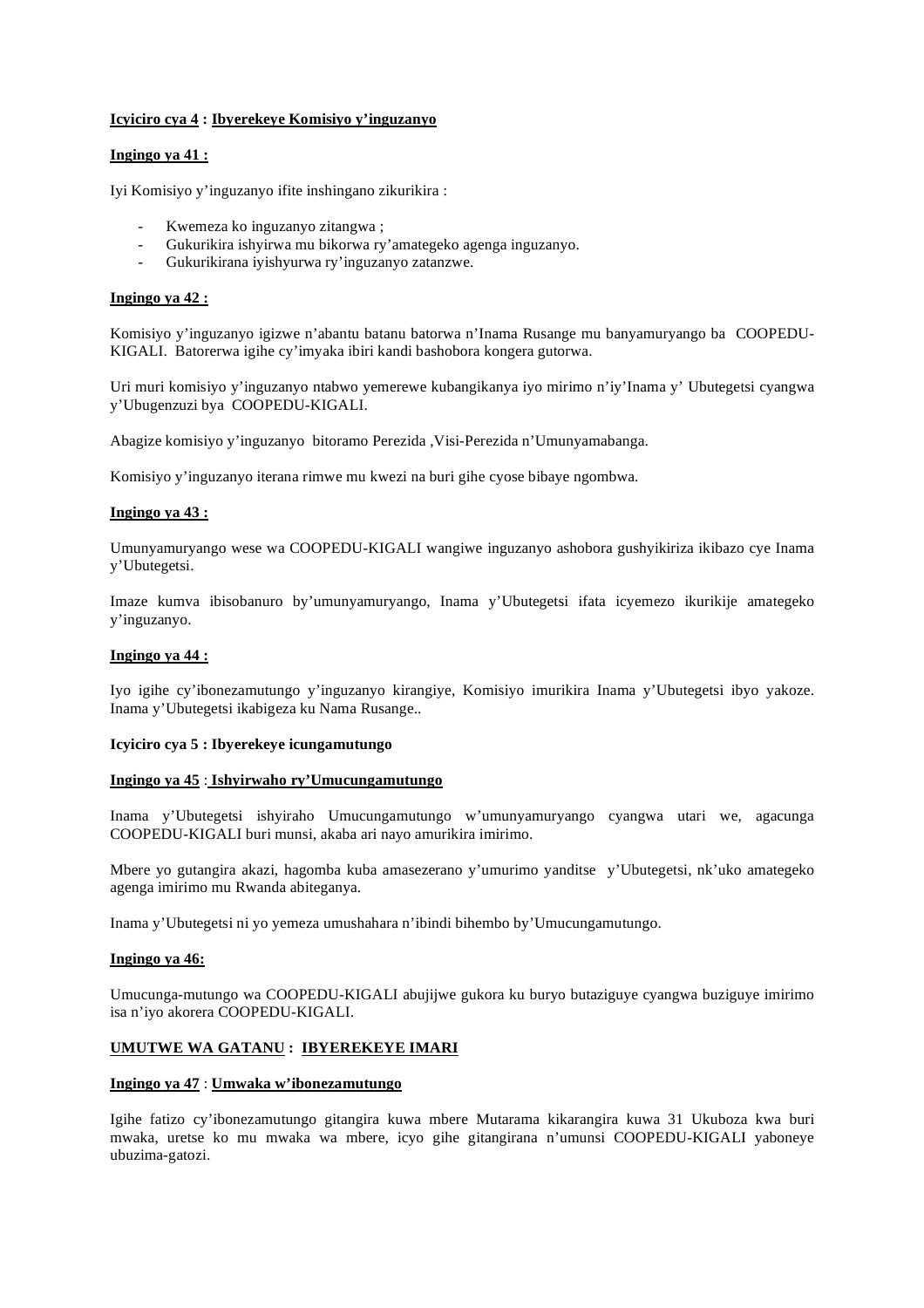## **Ingingo ya 48** : **Inyandiko zisoza umwaka**

Inama y'Ubutegetsi ikora izi nyandiko zikurikira kugira ngo zizasuzumwe n'Inama Rusange isanzwe :

- 1. Imbonerahamwe y'umutungo ;
- 2. Umubaruro w'inyungu n'igihombo ;
- 3. Imurika ry'ibyakozwe umwaka ushize ;

Iryo murika rigaragaza imigambi y'ubutaha n'ibyemezo byafatwa mu micungire izaza ya COOPEDU-KIGALI. Izo nyandiko zishyikirizwa Inama y'Ubugenzuzi hasigaye nibura iminsi mirongo ine n'itanu kugira ngo Inteko Rusange iterane.

Inama y'Ubugenzuzi ikora imurika-bikorwa ikarishyira ku cyicaro cya COOPEDU-KIGALI hamwe n'inyandiko zose zimaze kuvugwa hasigaye nibura iminsi cumi n'itanu kugira ngo Inama Rusange iterane.

4. Gahunda y'ibigomba gukorwa mu mwaka ukurikira n'ingengo y'imari yawo.

## **Ingingo ya 49** : **Igabanywa ry'inyungu**

Amafaranga y'inyungu abonetse buri mwaka, havanyweho ayatanzwe ku bikorwa rusange n'andi yose COOPEDU-KIGALI izajya iba yakoresheje, agabanywa ku buryo bukurikira :

- 20 ku ijana azigamirwa COOPEDU-KIGALI nk'uko amategeko abiteganya ;
- 10 ku ijana ashyirwa mu isanduku igoboka amakoperative ;
- 70 ku ijana asigaye, Inama Rusange igena uko azakoreshwa.

Amafaranga azigamwa ni umutungo rusange udashobora kugabanywa abanyamuryango.

Ntashobora gushyirwa mu mutungo w'ishingiro cyangwa kongera imigabane. Kuzigamira Koperative bireka kuba itegeko, igihe umubare w'amafaranga yabitswe ungana n'imari y'ishingiro ya Koperative.

COOPEDU-KIGALI iramutse isheshwe, Inama Rusange yakwemeza icyo yakoreshwa.

#### **Ingingo ya 50**

Iyo imari y'ishingiro igabanutseho kimwe cya kabiri, Inama Rusange idasanzwe igomba guterana ikaba yafata icyemezo cyo gusesa COOPEDU-KIGALI.

## **Ingingo ya 51** : **Inyungu y'imigabane**

Imigabane ya buri muntu ishobora kubona urwunguko rungana n'ane ku ijana (4%).

Iyo nyungu ishyirwaho n'Inama Rusange, itangwa gusa iyo hagize amafaranga asaguka muri uwo mwaka.

## **Ingingo ya 52** : **Ubwasisi**

Ubwasisi butangwa hakurikijwe ibyo buri munyamuryango yakoranye na COOPEDU-KIGALI.

COOPEDU-KIGALI yahombye, nta bwasisi bushobora gutangwa igihe cyose inyungu y'imyaka ikurikira itaraziba icyuho cy'ibyo bihombo.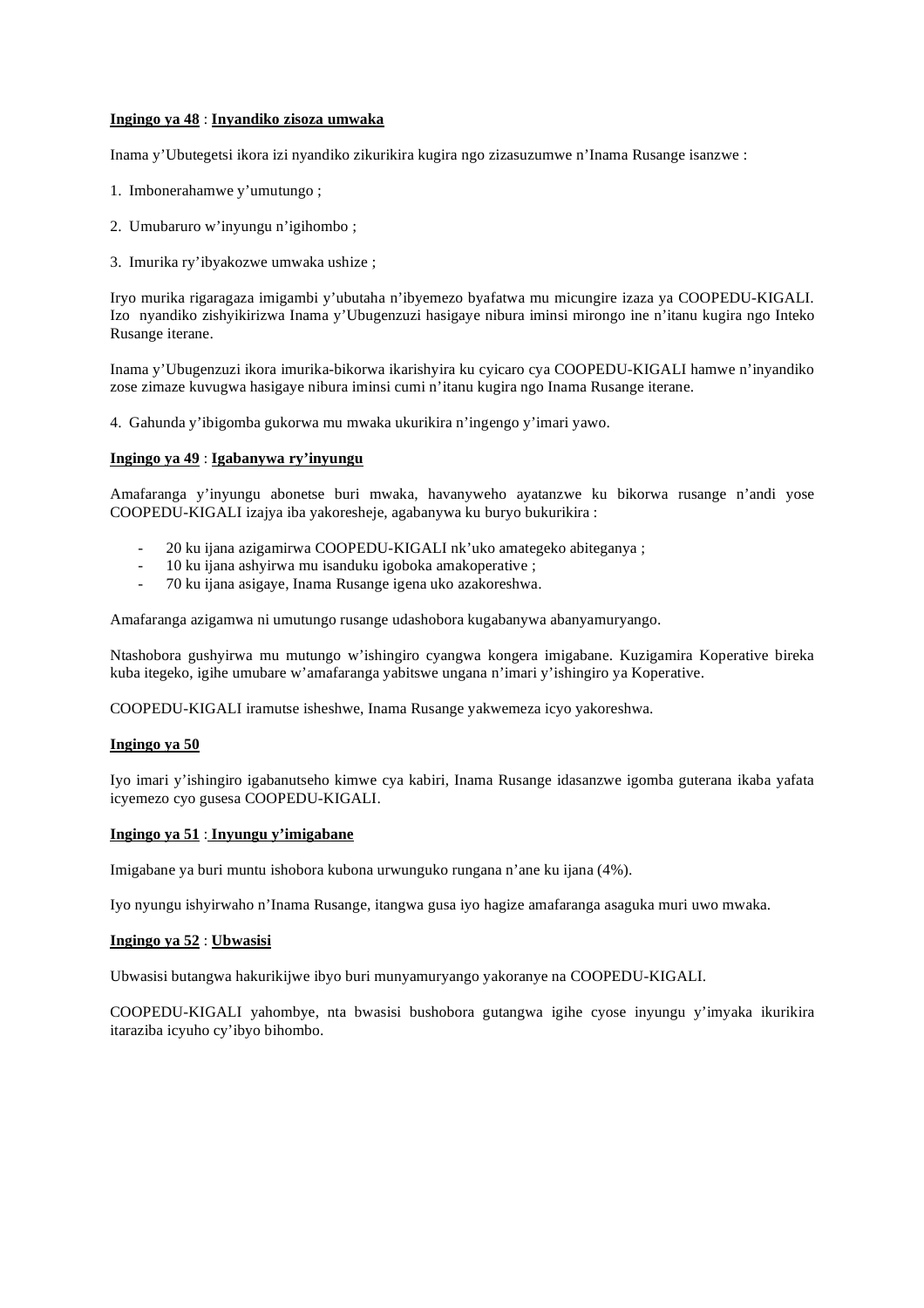## **UMUTWE WA GATANDATU : ISESWA RYA COOPEDU-KIGALI, IYEGERANYA N'IGABANYA RY'UMUTUNGO WAYO**

## **Ingingo ya 53** : **Iseswa n'ivanwaho ry'Umuryango**

Iseswa n'ivanwaho by'umuryango bikorwa hakurikijwe itegeko 12/10/1988 ritunganya amakoperative.

COOPEDU-KIGALI ishobora guseswa, biturutse ku cyemezo cy'Inama Rusange Idasanzwe gifashwe na babiri bya gatatu by'abanyamuryango bose.

COOPEDU-KIGALI ishobora guseswa biturutse ku mpamvu zikurikira :

- iyo igihe yagombaga kumara kigeze ;
- guhagarika imirimo mu gihe cy'imyaka ibiri ;
- iyo imari y'ishingiro igabanutse bitatu bya kane.

## **Ingingo ya 54**:

Mu gihe cy'iseswa rya COOPEDU-KIGALI, n'iyegeranya ry'umutungo wayo, Inama Rusange yemeza icyo umutungo usigaye wakoreshwa bamaze kwishyura imyenda no gusubiza abanyamuryango imigabane yabo.

Iyo iyegeranya rigaragaza igihombo kirenze imari y'ishingiro ya COOPEDU-KIGALI, icyo gihombo gisaranganywa n'abanyamuryango hakurikijwe imigabane ya buri muntu mu mari y'ishingiro ya COOPEDU-KIGALI.

Iyo COOPEDU-KIGALI isheshwe igihe igomba kumara kigeze abashinzwe kwegeranya no kugabagabanya umutungo wayo bashyirwaho n'Inama Rusange ya nyuma ya COOPEDU- KIGALI.

Iyo COOPEDU- KIGALI isheshwe imburagihe, Inama Rusange cyangwa urukiko bishyiraho umuntu umwe cyangwa benshi bo kwegeranya umutungo wayo.

Abakora ako kazi bafite ububasha busesuye bwo kurangiza imirimo yerekeye umutungo wa COOPEDU-KIGALI.

## **UMUTWE WA KARINDWI : AMATEGEKO ASOZA**

#### **Ingingo ya 55 : Ikemurwa ry'impaka**

Impaka zose zishobora kuvuka mu banyamuryango, zishyikirizwa Inama y'Ubutegetsi n'Inama Rusange kugira ngo zibanze zizige kandi zishake uko zizarangizwa bya kivandimwe mbere yo gushyikirizwa inkiko.

#### **Ingingo ya 56** : **Itegeko ry'umwihariko rigenga imikorere y'umuryango**

Ibidateganyijwe muri aya mategeko bigomba gushyirwa mu itegeko ry'umwihariko rigenga imikorere ya COOPEDU-KIGALI, ritegurwa n'Inama y'Ubutegetsi, mbere yo kwemezwa n' Inama Rusange.

#### **Ingingo ya 57:**

Aya mategeko atangiye gukurikizwa umunsi yemerejweho.

Bikorewe i Kigali, kuwa 19 Ukuboza 1999

Byemejwe n'Inteko Rusange ihagarariwe n'Abanyamuryango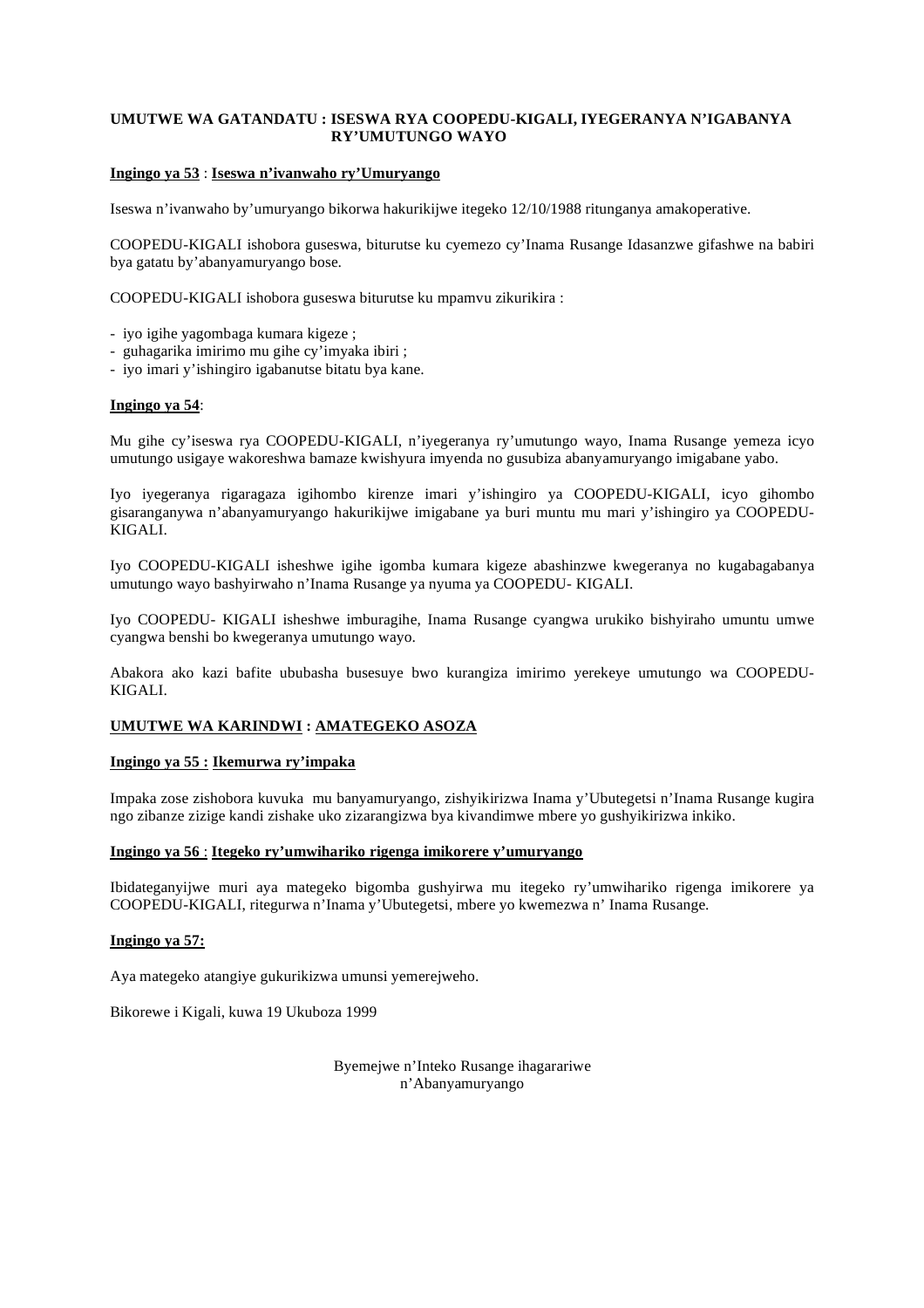#### **ITEKA RYA MINISITIRI N° 59/11 RYO KUWA 10/06/2005 RYEMERA IHINDURWA RY'AMATEGEKO AGENGA « UMURYANGO UHARANIRA AMAJYAMBERE Y'AKARERE KA NTONGWE » (ADENTO).**

## **Minisitiri w'Ubutabera**,

Ashingiye ku Itegeko Nshinga rya Repubulika y' u Rwanda ryo kuwa 04 Kamena 2003, cyane cyane mu ngingo yaryo ya 120 n' iya 121 ;

Ashingiye ku Itegeko n°20/2000 ryo kuwa 26 Nyakanga 2000 ryerekeye imiryango idaharanira inyungu, cyane cyane mu ngingo yaryo ya 12, iya 14 n'iya 42 ;

Amaze kubona Iteka rya Perezida n°27/01 ryo kuwa 18 Nyakanga 2004 rigena amwe mu mateka y'Abaminisitiri yemezwa atanyuze mu Nama y'Abaminisitiri, cyane cyane mu ngingo yaryo ya mbere ;

Asubiye ku Iteka rya Minisitiri n°307/01 ryo kuwa 27 Ukwakira 1992 riha ubuzimagatozi « Umuryango Uharanira Amajyambere y'Akarere ka Ntongwe » (ADENTO), cyane cyane mu ngingo yaryo ya mbere ;

Abisabwe n'Abavugizi b' « Umuryango Uharanira Amajyambere y'Akarere ka Ntongwe » (ADENTO) mu rwandiko rwakiriwe kuwa 25 Gicurasi 2005 ;

## **AT EGETSE:**

## **Ingingo ya mbere :**

Icyemezo cy'abagize ubwiganze bw' « Umuryango Uharanira Amajyambere y'Akarere ka Ntongwe » (ADENTO) cyafatiwe mu Nteko Rusange yo kuwa 03 Werurwe 2002 cyo guhindura amategeko agenga uwo muryango nk'uko ateye ku mugereka w'iri teka kiremewe.

## **Ingingo ya 2 :**

Ingingo zose z' amateka yabanjirije iri kandi zinyuraninyije naryo zivanyweho.

## **Ingingo ya 3:**

Iri teka ritangira gukurikizwa umunsi rishyiriweho umukono. Agaciro karyo gahera ku italiki ya 03 Werurwe 2002.

Kigali, kuwa 10/06/2005

Minisitiri w'Ubutabera **MUKABAGWIZA Edda (sé)**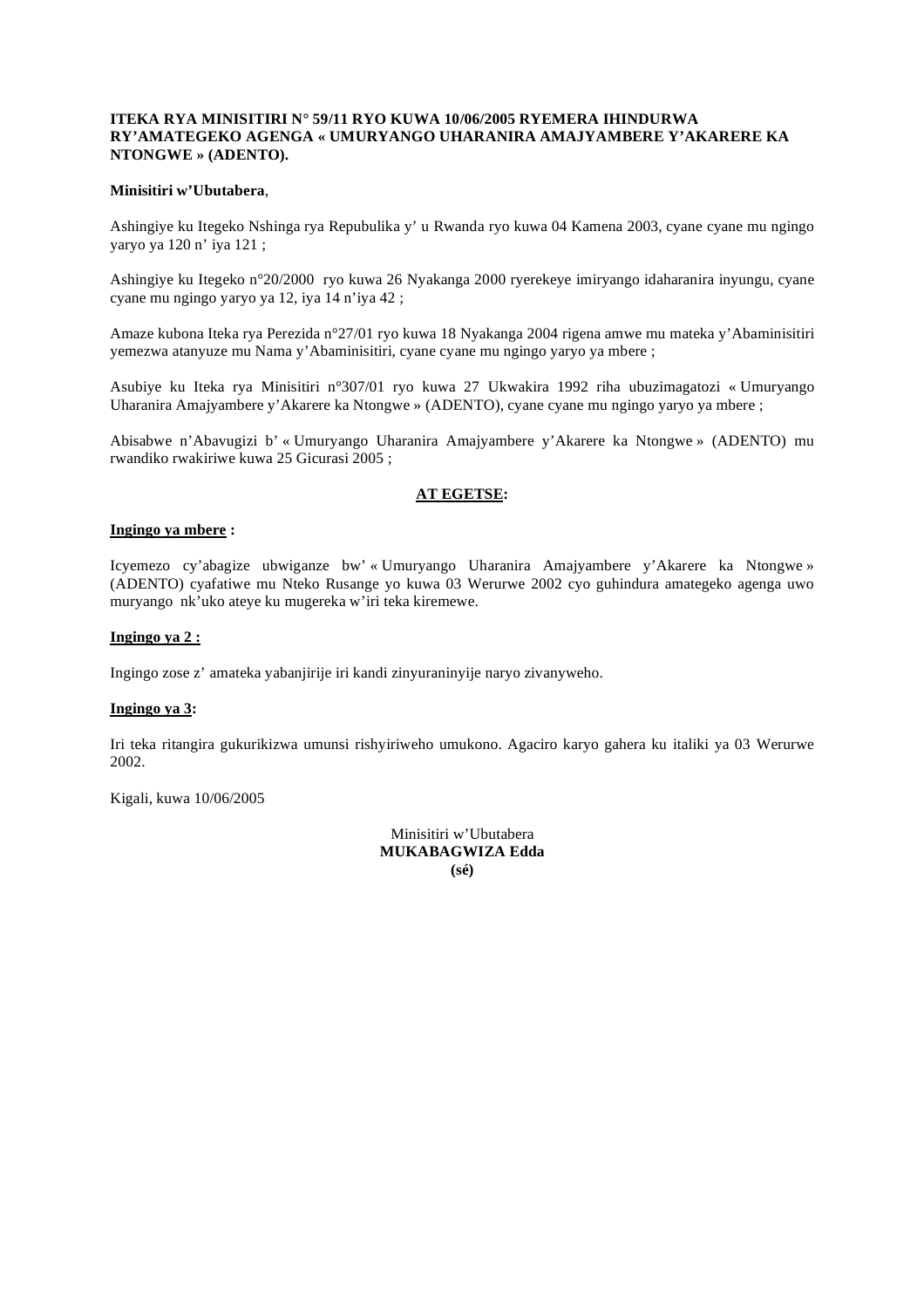## **ARRETE MINISTERIEL N° 59/11 DU 10 JUIN 2005 PORTANT APPROBATION DES MODIFICATIONS APPORTEES AUX STATUTS DE L' « ASSOCIATION POUR LE DEVELOPPEMENT DU DISTRICT DE NTONGWE » (ADENTO).**

## **Le Ministre de la Justice**,

Vu la Constitution de la République du Rwanda du 04 juin 2003, spécialement en ses articles 120 et 121 ;

Vu la loi n° 20/2000 du 26 juillet 2000 relative aux associations sans but lucratif, spécialement en ses articles 12, 14 et 42 ;

Vu l'Arrêté Présidentiel n°27/01 du 18 juillet 2004 déterminant certains arrêtés ministériels qui ne sont pas adoptés par le Conseil des Ministres, spécialement en son article premier ;

Revu l'Arrêté Ministériel n°307/01 du 27 octobre 1992 accordant la personnalité civile à l' « Association pour le Développement du District de Ntongwe » (ADENTO), spécialement en son article premier ;

Sur requête du Représentant Légal de l' « Association pour le Développement du District de Ntongwe » (ADENTO), reçue le 25 mai 2005 ;

## **ARRETE:**

#### **Article premier**:

Est approuvée la décision de la majorité des membres effectifs de l' « Association pour le Développement du District de Ntongwe" (ADENTO) prise au cours de l'Assemblée Générale du 03 mars 2002 de modifier les statuts de ladite association tels qu'ils figurent en annexe du présent arrêté.

## **Article 2**:

Toutes les dispositions réglementaires antérieures contraires au présent arrêté sont abrogées.

#### **Article 3**:

Le présent arrêté entre en vigueur le jour de sa signature. Il sort ses effets à partir du 03 mars 2002.

Kigali, le 10 juin 2005

Le Ministre de la Justice **MUKABAGWIZA Edda (sé)**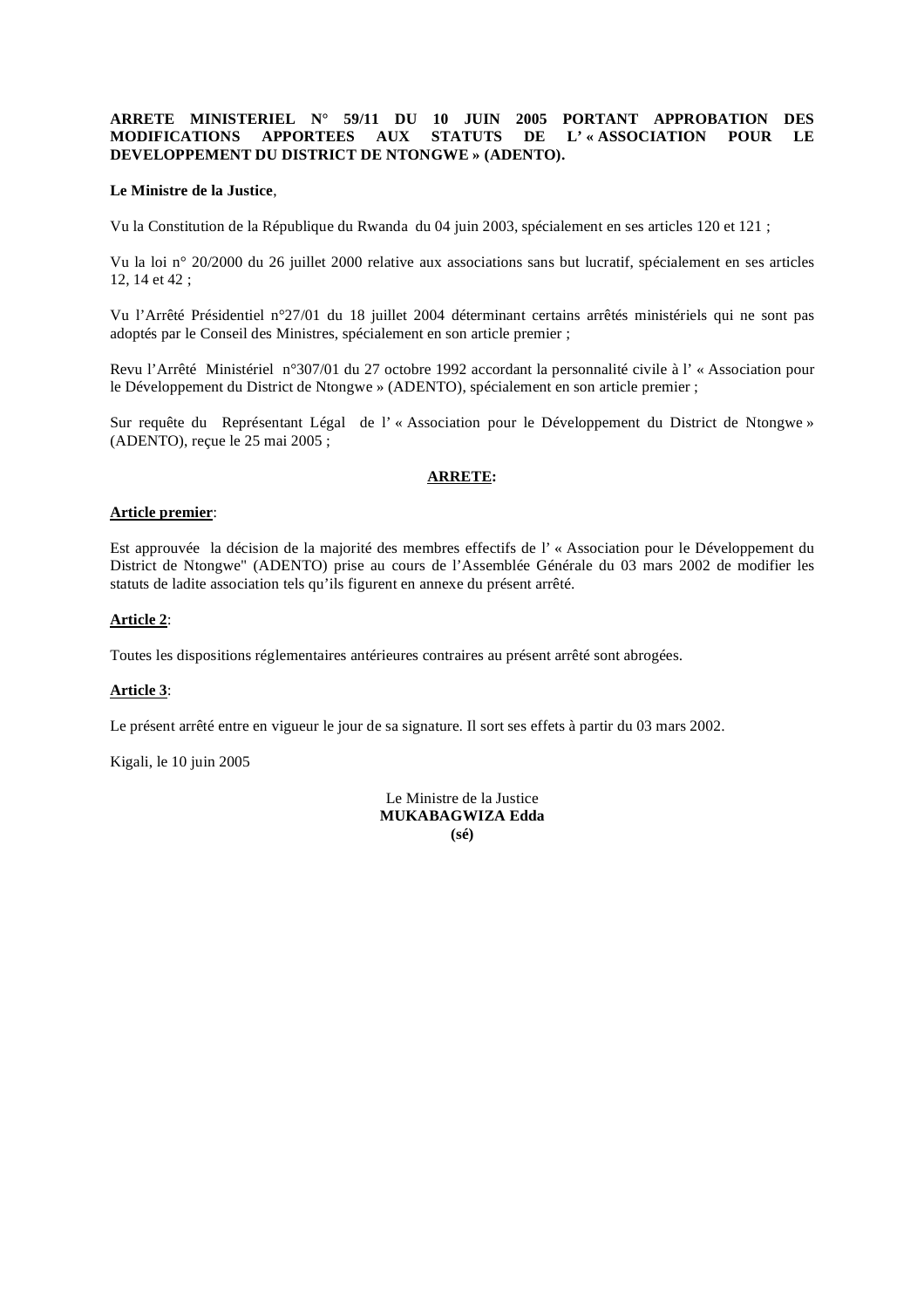## **UMURYANGO UHARANIRA AMAJYAMBERE Y'AKARERE KA NTONGWE « ADENTO »ASBL.**

## **UMUTWE WA MBERE : IZINA, ICYICARO, AKARERE UKORERAMO, INTEGO N'IGIHE UZAMARA**

#### **Ingingo ya mbere:**

Hakurikijwe itegeko n° 20 ryo kuwa 26/7/2000, ryerekeye imiryango idaharanira inyungu, hashyizweho umuryango uharanira amajyambere y'Akarere ka Ntongwe witwa « ADENTO, ASBL » mu magambo ahinnye y'igifaransa, witwa umuryango mu ngingo zikurikira :

## **Ingingo ya 2:**

Umuryango ukorera ku rwego rw'Akarere ka Ntongwe. Icyicaro cyawo kiri i Ntongwe mu murenge wa Kinazi, ariko gishobora kwimurirwa mu wundi murenge w'Akarere ka Ntongwe bimaze kwemezwa n'Inteko Rusange.

## **Ingingo ya 3:**

Umuryango ugamije intego zikurikira :

- 1. Guharanira amajyambere mu rwego rw'iterambere n'ubukungu.
- 2. Guteza imbere imibereho y'abaturage, umuco n'uburezi.

#### **Ingingo ya 4:**

Igihe umuryango uzamara ntigiteganijwe.

## **UMUTWE WA II : ABANYAMURYANGO**

#### **Ingingo ya 5:**

Umuryango ugizwe n'abanyamuryango nyirizina hamwe n'abanyamuryango by'icyubahiro.

Abanyamuryango nyirizina ni :

- Abawushinze bakanashyira umukono kuri aya mategeko mu nama yawo ya mbere ;
- Abayobotse umuryango nyuma y'uko ushingwa, kandi bakanemerwa n'Inteko Rusange.

Abanyamuryango b'icyubahiro ni abantu bose cyangwa imiryango biyemeje gutera inkunga umuryango kugira ngo urangize inshingano zawo, kandi bakemerwa n'Inteko Rusange.

#### **Ingingo ya 6 :**

Uwifuza kuba umunyamuryango abisaba uhagarariye umuryango mu nyandiko. Abashobora kuba abanyamuryango ni abantu ku giti cyabo cyangwa imiryango ifite ubuzima gatozi. Abanyamuryango nyirizina bafite uburenganzira bwo gikurikirana imirimo y'Inteko Rusange n'ubwo gutora. Abanyamuryango b'icyubahiro bashobora gukurikirana imirimo y'inama y'Inteko Rusange, no kugishwa inama mu nama zose z'umuryango ariko ntibashobora gutora.

## **Ingingo ya 7 :**

Umunyamuryango areka kwitwa umunyamuryango iyo asezeye ku bushake bwe mu nyandiko, yandikira Uhagarariye umuryango. Iyo yitabye Imana, cyangwa iyo asezerewe bisabwe n'inama y'ubuyobozi, ariko bikemezwa n'Inteko Rusange ku bwiganze bwa 2/3 by'amajwi y'abari mu nama.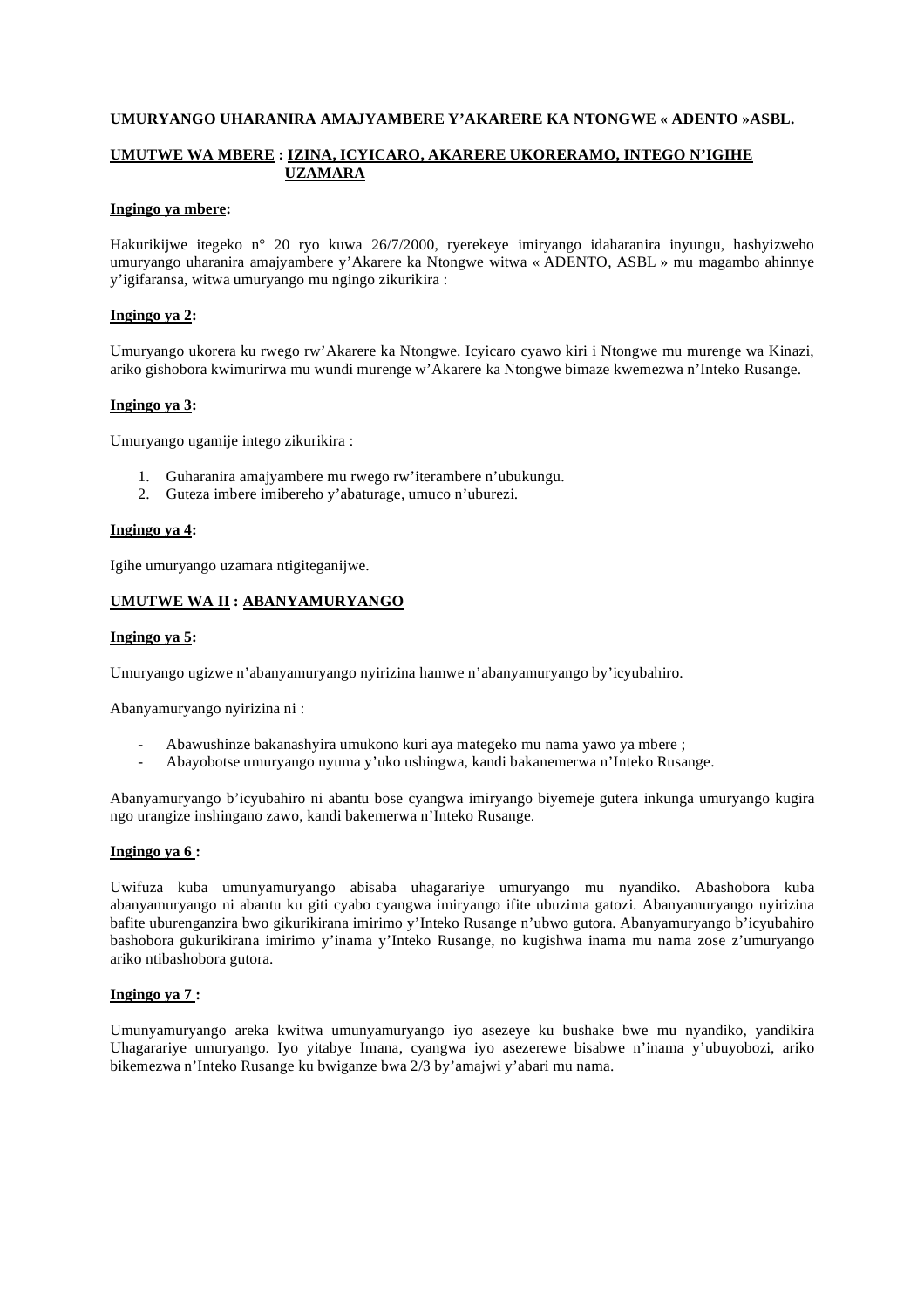## **Ingingo ya 8 :**

Impamvu zishobora gutuma umunyamuryango asezererwa ni izi zikurikira :

- imvifatire mibi
- kudakurikiza amategeko agenga umuryango
- kubangamira inyungu z'umuryango.

## **UMUTWE WA III : INZEGO Z'UMURYANGO**

## **Ingingo ya 9 :**

Inzego z'umuryango ni izi zikurikira :

- Inteko Rusange
- Inama y'Ubuyobozi
- Komite Nyobozi
- Ubuhuzabikorwa
- Inama Ngenzuzi.

## **Icyiciro cya mbere: Inteko Rusange**

#### **Ingingo ya 10:**

Inteko Rusange nirwo rwego rukuru rw'umuryango. Igizwe n'abanyamuryango bose, abawushinze n'abawinjiyemo nyuma.

#### **Ingingo ya 11**:

Inteko Rusange ifite inshingano zikurikira :

- 1. Kwemeza no guhindura amategeko agenga umuryango n'amategeko yihariye yawo ;
- 2. Gushyiraho no kuvanaho abahagarariye umuryango n'ababungirije ;
- 3. Kwemeza ibyo umuryango uzakora ;
- 4. Kwemera guhagarika no gusezerera umunyamuryango ;
- 5. Kwemeza buri mwaka imicungire y'amafaranga ;
- 6. Kwemera impano n'indagano ;
- 7. Gusesa umuryango.

#### **Ingingo ya 12:**

Inteko Rusange iterana rimwe mu mwaka mu nama zayo zisanzwe, itumijwe n'umuyobozi w'umuryango. Ishobora no guterana igihe cyose bibaye ngombwa mu nama zidasanzwe, itumijwe n'umuyobozi w'umuryango abyibwirije cyangwa bisabwe na kimwe cya kane (1/4) cy'abanyamuryango, cyangwa bisabwe n'inama y'ubuyobozi ku bwiganze bw'amajwi y'abayigize.

Iyo umuyobozi w'umuryango agize impamvu ituma adatumiza inama, itumizwa n'umuyobozi wungirije wa mbere. Iyo bombi badahari, itumizwa n'umuyobozi wungirije wa kabiri. Urupapuro rutumira inama, ruriho itariki y'inama, aho izabera n'ibiri ku murongo w'ibyigwa rugomba gushyikirizwa abagize Inteko Rusange hasigaye nibura iminsi cumi n'itanu (15) ku nama isanzwe n'iminsi umunani (8) ku nama idasanzwe.

#### **Ingingo ya 13:**

Kugirango Inteko Rusange iterane ku buryo bwemewe, hagomba kuba hari nibura ubwiganze busesuye bw'abayigize. Iyo umubare wa ngombwa utabonetse, indi nama itumizwa mu gihe kitarenze iminsi cumi n'itanu (15), igaterana ari uko habonetse nibura kimwe cya kane (1/4) cy'abayigize. Iyo nayo idashoboye guterana, hatumizwa indi mu minsi 8 abayijemo uko bangana kose bagafata icyemezo.

Ibyemezo by'Inteko Rusange bifatwa ku bwiganze busesuye bw'abari mu nama. Iyo batoye amajwi akangana, amatora asubirwamo inshuro imwe, hataboneka ubwiganze, ijwi ry'umuyobozi w'inama rigakemura impaka.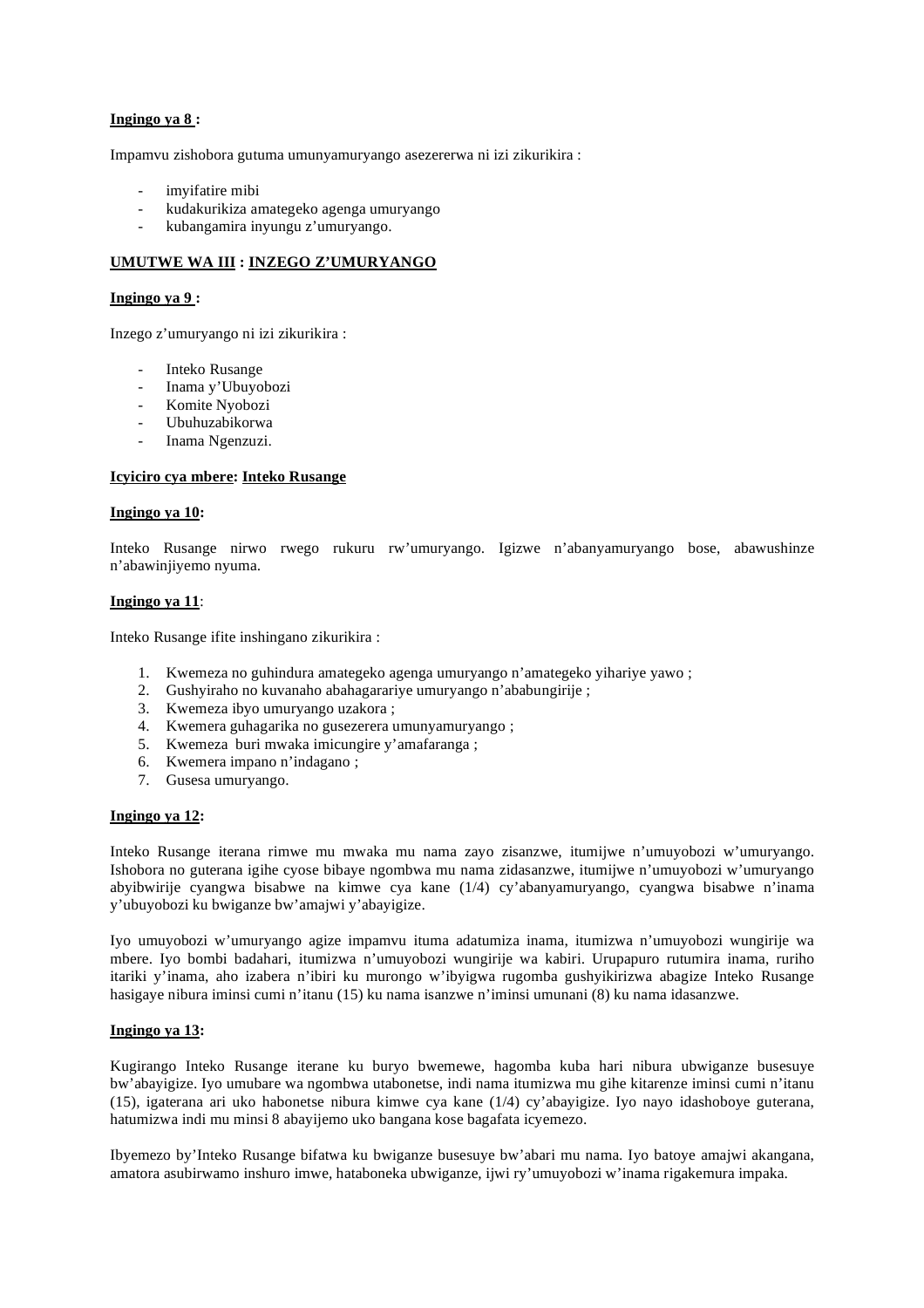## **Icyiciro cya II : Inama y'Ubuyobozi**

## **Ingingo ya 14:**

Inama y'ubuyobozi nirwo rwego ruyobora umuryango. Igizwe n'abantu cumi n'umwe batorwa n'Inteko Rusange mu gihe cy'imyaka itatu (3) gishobora kongerwa inshuro imwe. Nyuma y'icyo gihe, bafite uburenganzira bwo kwiyamamariza undi mwanya mu nama y'ubuyobozi. Abagize inama y'ubuyobozi ni aba bakurikira :

- Abagize Komite Nyobozi
- Umuyobozi n'Umuvugizi ba buri tsinda ry'ibikorwa.

Inama y'ubuyobozi iyoborwa n'Umuyobozi w'umuryango.

## **Ingingo ya 15:**

Inama y'ubuyobozi ifite inshingiro zikurikira :

- Kuyobora umuryango ;
- Kubahiriza ishyirwa mu bikorwa ry'ibyemezo by'Inteko Rusange ;
- Gutegura amategeko mbonezamikorere y'umuryango ;
- Gusaba guhindura amategeko agenga umuryango bibaye ngombwa ;
- Gutegura ingengo y'imari ya buri mwaka kugira ngo yemezwe n'Inteko Rusange ;
- Gukora ibindi bikorwa byose byagirira umuryango akamaro ku buryo ariko bitabangamira ububasha bw'Inteko Rusange.

#### **Ingingo ya 16:**

Inama y'Ubuyobozi iterana rimwe mu mezi ane mu nama yayo isanzwe itumijwe na Perezida wayo. Ishobora no guterana igihe cyose bibaye ngombwa mu nama idasanzwe, itumijwe na Perezida wayo abyibwirije cyangwa abisabwe na kimwe cya gatatu (1/3) cy'abayigize.

## **Ingingo ya 17:**

Kugira ngo Inama y'Ubuyobozi iterane ku buryo bwemewe, hagomba kuba hari nibura ubwiganze busesuye bw'abayigize. Iyo umubare wa ngombwa utabonetse, indi nama itumizwa mu gihe kitarenze iminsi cumi n'itanu (15), igaterana ari uko habonetse nibura kimwe cya gatatu (1/3) cy'abayigize.

Ibyemezo by'Inama y'Ubuyobozi bifatwa ku bwumvikane. Iyo butabonetse, bifatwa ku bwiganze busesuye bw'abari mu nama. Iyo batoye amajwi akangana, amatora asubirwamo inshuro imwe, hataboneka ubwiganze, ijwi ry'umuyobozi w'inama rigakemura impaka.

#### **Icyiciro cya III : Komite Nyobozi**

#### **Ingingo ya 18:**

Komite Nyobozi igizwe n'abantu batanu (5) batorwa n'Inteko Rusange, aribo :

- Umuyobozi w'umuryango ;
- Umuyobozi Wungirije wa mbere ;
- Umuyobozi Wungirije wa kabiri ;
- Umunyamabanga Mukuru ;
- Umubitsi.

Abagize Komite Nyobozi batorerwa igihe cy'imyaka itatu (3) gishobora kongerwa inshuro imwe. Nyuma y'icyo gihe, bashobora kongera kwiyamamariza undi mwanya muri Komite Nyobozi.

Umuyobozi w'umuryango n'Umuyobozi Wungirije wa mbere nibo bahagarariye umuryango imbere y'amategeko.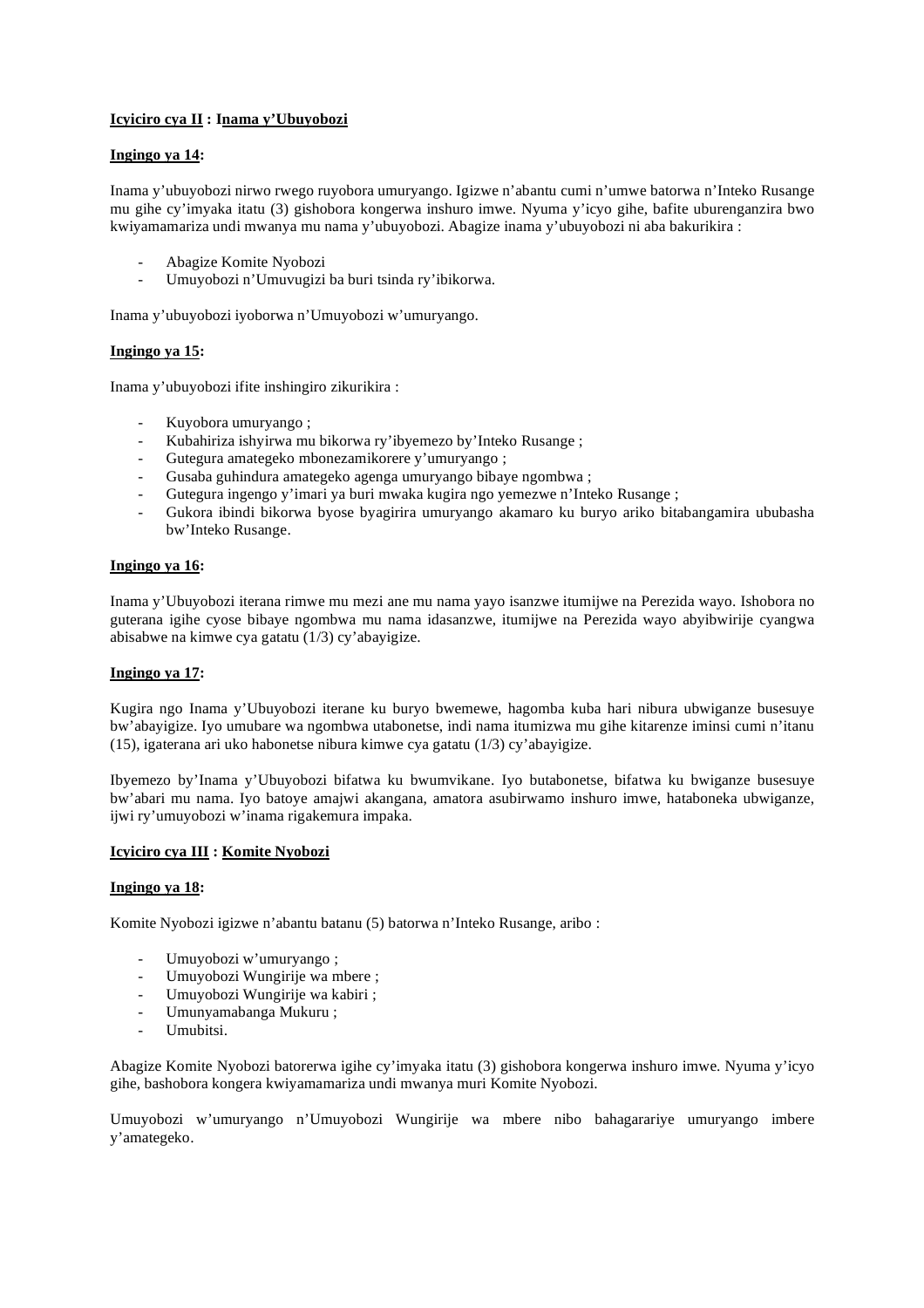## **Ingingo ya 19:**

Komite Nyobozi ifite inshingano zikurikira :

- Gukurikiranira hafi ubuzima bw'umuryango ;
- Gushyiraho no gukuraho abakozi b'umuryango ;
- Gufata ibyemezo byihutirwa bitabangamiye ububasha bw'Inama y'Ubuyobozi n'ubw'Inteko Rusange ;
- Gushyikiriza Inama y'Ubuyobozi raporo y'ibikorwa n'imikoreshereze y'umutungo buri mezi ane.

## **Ingingo ya 20:**

Komite Nyobozi iterana rimwe mu mezi abiri mu nama isanzwe n'igihe cyose bibaye ngombwa itumijwe n'umuyobozi wayo. Iterana ku buryo bwemewe iyo hari nibura abantu batatu mu bayigize.

Ibyemezo bya Komite Nyobozi bifatwa ku bwumvikane. Iyo butabonetse bifatwa ku bwiganze bw'amajwi y'abari mu nama. Iyo amajwi angana, ijwi rya Perezida rikemura impaka.

## **Ingingo ya 21:**

Inama zose z'Inteko Rusange, iz'Inama y'Ubuyobozi n'iza Komite Nyobozi zitumirwa kandi zikayoborwa n'Umuyobozi w'umuryango. Iyo atabonetse asimburwa n'Umuyobozi Wungirije wa mbere. Iyo bombi bitabonetse basimburwa n'Umuyobozi Wungirije wa kabiri.

Abari mu nama idasanzwe bitoramo Umuyobozi n'Umwanditsi bayo, iyo abayobozi b'umuryango bavuzwe mu gika cya mbere cy'iyi ngingo batabonetse ngo bayiyobore.

#### **Icyiciro cya IV : Ubuhuzabikorwa**

### **Ingingo ya 22:**

Ubuhuzabikorwa nirwo rwego rushyira mu bikorwa ibyemezo by'Inteko Rusange, iby'Inama y'Ubuyobozi n'ibya Komite Nyobozi. Bugenzurwa na Komite Nyobozi mu mirimo yabwo ya buri munsi nayo igashyikiriza raporo y'ibikorwa Inama y'Ubuyobozi.

#### **Ingingo ya 23:**

Ubuhuzabikorwa bugizwe n'umuhuzabikorwa ari nawe uyobora urwo rwego rw'abakozi bamwunganira, bose bashyirwaho na Komite Nyobozi.

#### **Icyiciro cya VI : Inama y'Ubugenzuzi**

#### **Ingingo ya 24:**

Inama y'Ubugenzuzi ishyirwaho n'Inteko Rusange mu gihe cy'imyaka itatu ishobora kongerwa inshuro imwe. Inama y'Ubugenzuzi nirwo rwego rushinzwe kugenzura imikorere rusange y'umuryango. Ifite uburenganzira bwo gushyikirizwa inyandiko zose zirebana n'ibikorwa by'umuryango, ihabwa amabwiriza gusa n'Inteko Rusange ari nayo ishyikiriza raporo.

#### **UMUTWE WA IV : UMUTUNGO W'UMURYANGO**

## **Ingingo ya 25:**

Umutungo w'umuryango ukomoka :

- Ku misanzu y'abanyamuryango ;
	- Ku nkunga ya leta ;
	- Ku mpano, imirage n'imfashanyo ;
	- Ku bikorwa by'umuryango ;
	- Inguzanyo.

Umuryango ushobora kugira umutungo utimukanwa n'uwimukanwa ukenera kugira ngo urangize inshingano washyiriweho.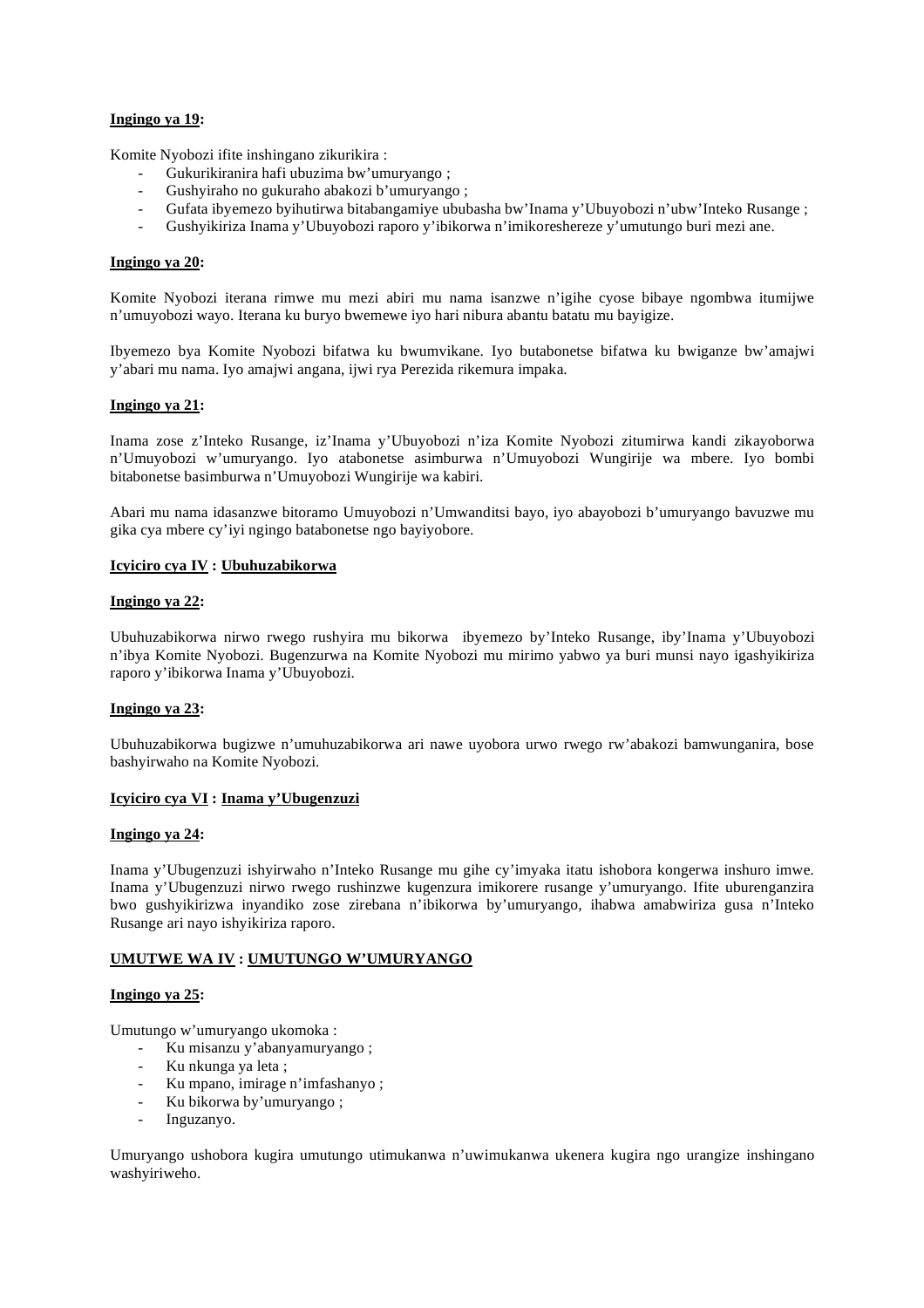## **UMUTWE WA V : IMIHINDAGURIKIRE Y'AYA MATEGEKO N'ISESWA RY'UMURYANGO.**

## **Ingingo ya 26:**

Ihinduka ry'aya mategeko rikorwa n'Inteko Rusange yateranye ku buryo buteganyijwe n'ingingo ya 13 y'aya mategeko.

## **Igingo ya 27:**

Iseswa ry'umuryango ryemezwa n'Inteko Rusange ku bwiganze bw'amajwi bwa 2/3 by'abawugize cyangwa Urukiko rubifitiye ububasha. Umuryango nuseswa umutungo wawo uzahabwa indi miryango bihuje intego ikorera mu karere ka NTONGWE. Iyo imiryango itabonetse uwo mutungo wahabwa Akarere ka Ntongwe nyuma yo kwishyura imyenda yose y'umuryango.

## **UMUTWE WA VI : INGINGO ZINYURANYE N'IZISOZA**

## **Ingingo ya 28:**

Umuryango ufite amatsinda y'ibikorwa akurikira :

- Iterambere, ubukungu no kwiga imishinga;
- Imibereho myiza y'abaturage;
- Umuco n'uburezi.

Buri tsinda ry'ibikorwa ryihitiramo umuyobozi n'umuvugizi baryo bakanarihagararira mu nama y'ubuyobozi y'umuryango.

## **Ingingo ya 29:**

Umwe cyangwa benshi mu bari mu nzego ziyobora umuryango (b) ashobora kuvanwa ku mwanya w'Ubuyobozi n'Inteko Rusange ku bwiganze busesuye bw'amajwi y'abari mu nama kubera impamvu zikurikira :

- Gusiba inama inshuro eshatu zikurikiranye nta mpamvu zisobanuriwe ubuyobozi bwa buri rwego rurebwa n'ikibazo ;
- Kwegura hakoreshejwe inyandiko ;
- Kudashobora gukora imirimo kubera uburwayi bwemejwe na Muganga ubifitiye ububasha;
- Urupfu.

#### **Ingingo ya 30:**

Umunyamuryango udashoboye kuboneka mu nama z'Inteko Rusange cyangwa z'inama z'ubuyobozi afite uburenganzira bwo kwihitiramo umuhagararira akanamutorera bibaye ngombwa. Uyu ariko agomba kwerekana icyemezo cyanditse cy'uwo ahagarariye.

#### **Ingingo ya 31:**

Aya mategeko avanyeho amategeko yari asanzwe agenga umuryango yashyizweho n'Inteko Rusange yo kuwa 08 Kamena 1992.

Aya mategeko yuzuzwa kandi agasobanurwa n'amategeko ngenga mikorere y'umuryango ashyirwaho n'Inteko Rsuange ku bwiganze bwa 2/3 by'abari mu nama.

#### **Ingingo ya 32:**

Ku byaba bidateganyijwe n'aya mategeko hakurikizwa amategeko agenga imiryango idaharanira inyungu mu Rwanda.